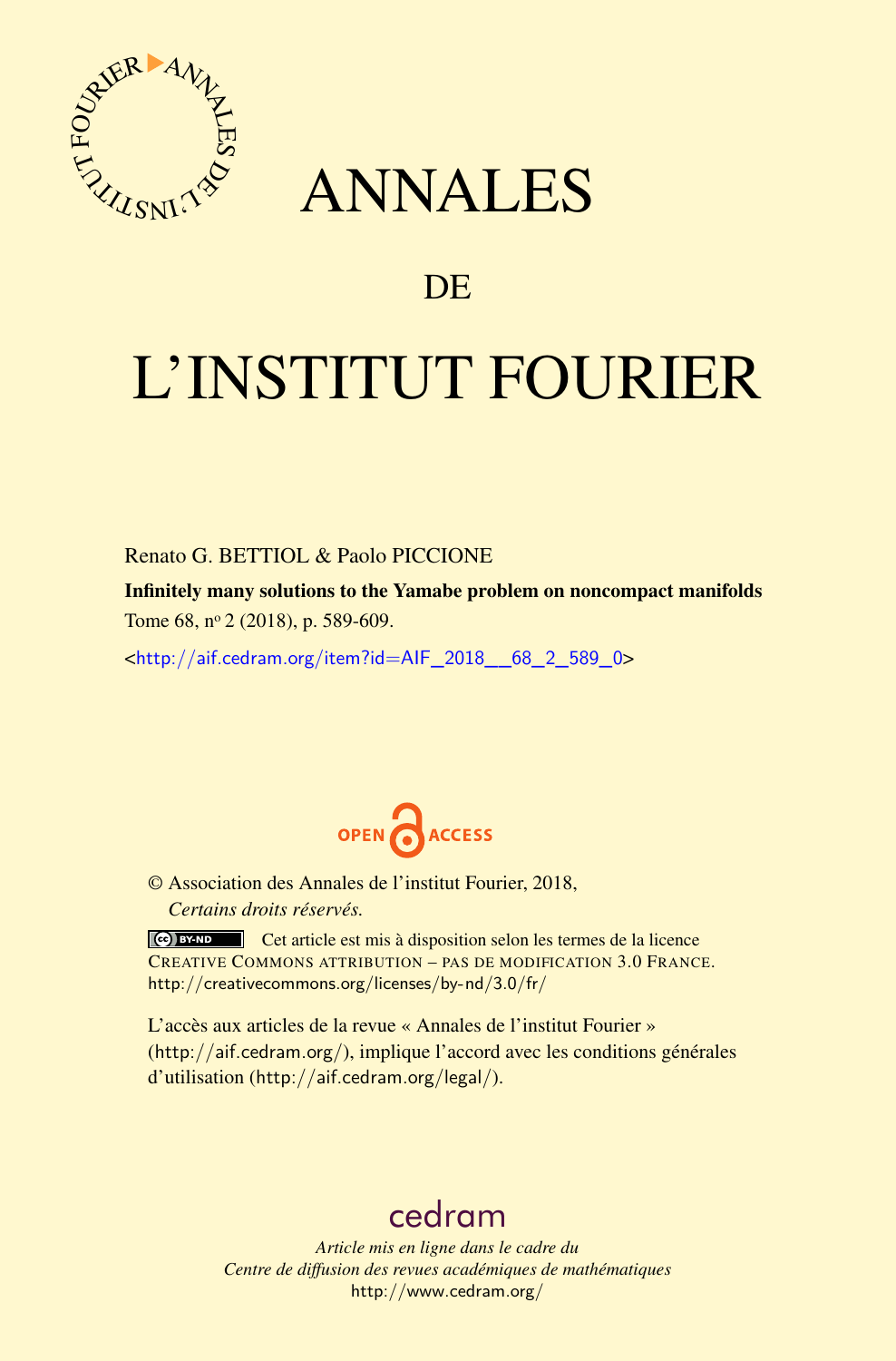### INFINITELY MANY SOLUTIONS TO THE YAMABE PROBLEM ON NONCOMPACT MANIFOLDS

#### **by Renato G. BETTIOL & Paolo PICCIONE**

ABSTRACT. — We establish the existence of infinitely many complete metrics with constant scalar curvature in conformal classes of certain noncompact product manifolds. These include products of closed manifolds with constant positive scalar curvature and simply-connected symmetric spaces of noncompact or Euclidean type; in particular,  $\mathbb{S}^m \times \mathbb{R}^d$ ,  $m \geqslant 2$ ,  $d \geqslant 1$ , and  $\mathbb{S}^m \times \mathbb{H}^d$ ,  $2 \leqslant d \leqslant m$ . As a consequence, we obtain infinitely many periodic solutions to the singular Yamabe problem on  $\mathbb{S}^m \setminus \mathbb{S}^k$ , for all  $0 \leq k \leq (m-2)/2$ , the maximal range where nonuniqueness is possible. We also show that all Bieberbach groups in  $\text{Iso}(\mathbb{R}^d)$  are periods of bifurcating branches of solutions to the Yamabe problem on  $\mathbb{S}^m \times \mathbb{R}^d$ ,  $m \geqslant 2, d \geqslant 1.$ 

Résumé. — On établit l'existence d'une infinité de métriques complètes à courbure scalaire constante dans une classe conforme prescrite sur des variétés produit non-compactes. Celles-ci incluent produits de variétés fermés à courbure scalaire constante et des espaces symétriques simplement connexes de type non-compact ou Euclidien. En particulier,  $\mathbb{S}^m \times \mathbb{R}^d$ ,  $m \geq 2$ ,  $d \geq 1$ , et  $\mathbb{S}^m \times \mathbb{H}^d$ ,  $2 \leq d \leq m$ . Par conséquent, on obtient une infinité de solutions périodiques au problème de Yamabe singulier sur  $\mathbb{S}^m \setminus \mathbb{S}^k$  pour tout  $0 \leq k \leq (m-2)/2$ , l'ensemble maximal pour laquelle la non-unicité est possible. Nous montrons également que tous les groupes de Bieberbach sur Iso(R*d*) sont des périodes de branches de bifurcation de solutions de Yamabe sur  $\mathbb{S}^m \times \mathbb{R}^d$ ,  $m \geqslant 2$ ,  $d \geqslant 1$ .

#### **1. Introduction**

The Yamabe problem on a Riemannian manifold (*M,* g) is to find a complete metric with constant scalar curvature which is conformal to g. A landmark result in Geometric Analysis is that a solution always exists if *M* is closed, see [\[30\]](#page-20-0) for a survey. The situation is much more delicate in the noncompact case, as there exist complete noncompact manifolds  $(M, g)$ 

Keywords: Yamabe problem, singular Yamabe problem, Constant scalar curvature, nonuniqueness of solutions, Aubin's inequality, bifurcation.

<sup>2010</sup> Mathematics Subject Classification: 53A30, 53C21, 35J60, 58J55, 58E11, 58E15.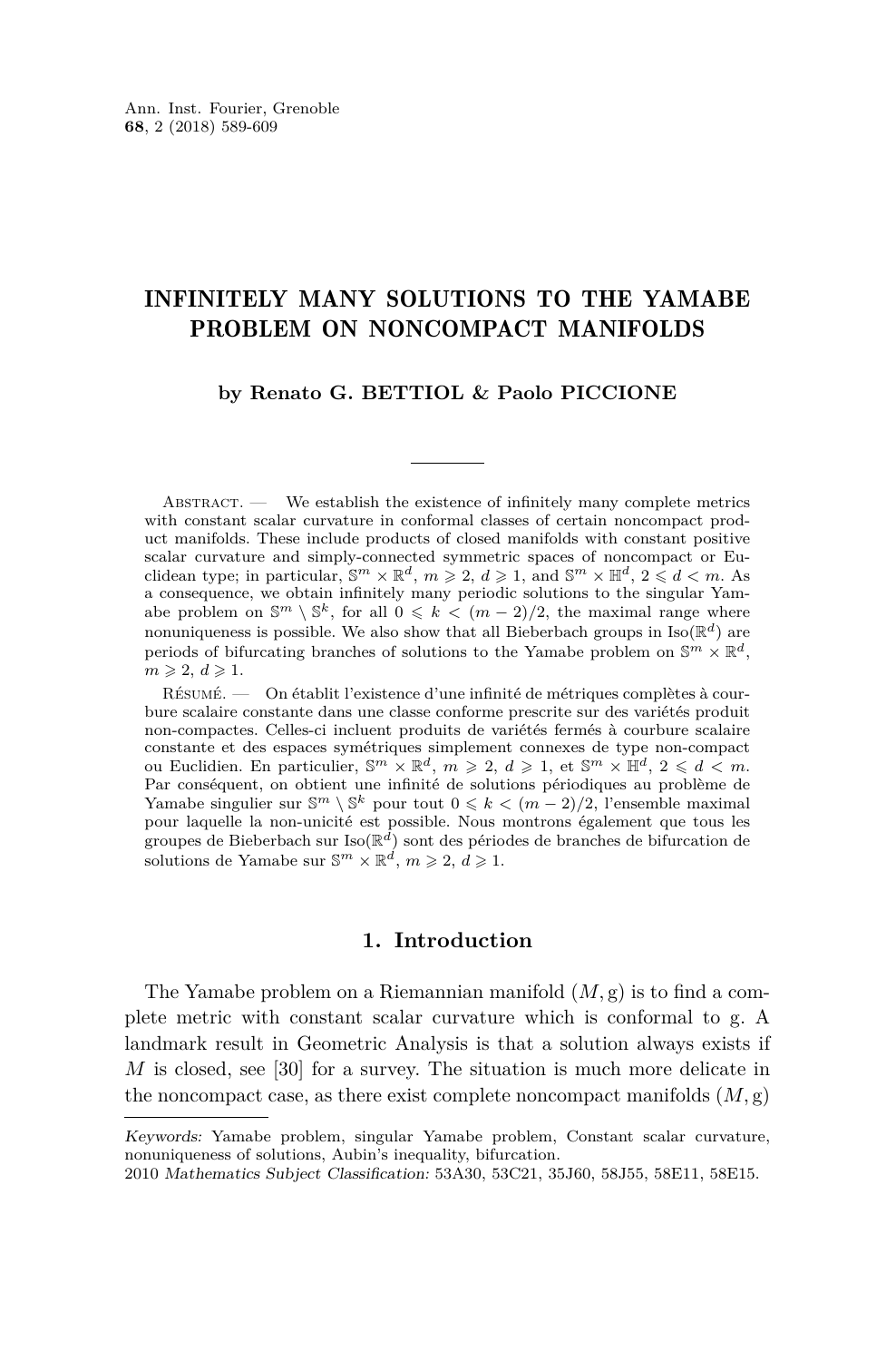for which the Yamabe problem does not have any solution [\[28\]](#page-20-1). There are several partial existence results in the literature, such as [\[6,](#page-19-0) [14,](#page-20-2) [23\]](#page-20-3), however existence is not settled in full generality. In this paper, we exploit the geometry of discrete cocompact groups to provide large classes of noncompact manifolds on which the Yamabe problem has infinitely many periodic solutions.

We say that a solution to the Yamabe problem on a noncompact manifold  $(M, g)$  is periodic, or  $\Gamma$ -periodic, if it is the lift of a constant scalar curvature metric on a compact quotient  $M/\Gamma$ . The discrete cocompact group  $\Gamma$  is the period of the solution, in the sense that it is invariant under the action of Γ. In all instances studied in this paper, the infinitely many periodic solutions on noncompact manifolds correspond to infinitely many different periods. In other words, these infinitely many metrics of constant scalar curvature do not descend to a common compact quotient, meaning that our multiplicity results are indeed noncompact phenomena.

Our first main result regards products of closed manifolds and symmetric spaces:

<span id="page-2-0"></span>THEOREM 1.1. — Let  $(M, g)$  be a closed manifold with constant positive scalar curvature, and  $(N, h)$  be a simply-connected symmetric space of noncompact or Euclidean type, such that the product  $(M \times N, g \oplus h)$ has positive scalar curvature. Then there exist infinitely many periodic solutions to the Yamabe problem on  $(M \times N, \mathbf{g} \oplus \mathbf{h})$ .

An immediate consequence of Theorem [1.1](#page-2-0) is that there exist infinitely many periodic solutions to the Yamabe problem on  $\mathbb{S}^m \times \mathbb{H}^d$  for all  $2 \leqslant d <$ *m*, and on  $\mathbb{S}^m \times \mathbb{R}^d$  for all  $m \geqslant 2$ ,  $d \geqslant 1$ . We remark that there has been considerable interest in the Yamabe problem on such noncompact manifolds in recent years [\[1,](#page-19-1) [26,](#page-20-4) [35\]](#page-20-5). Each of these infinitely many solutions is of the form  $\phi$  g<sub>prod</sub>, where g<sub>prod</sub> is the corresponding product metric g<sub>round</sub> ⊕g<sub>hyp</sub> or  $g_{\text{round}} \oplus g_{\text{flat}}$ , and  $\phi$  is a smooth positive function on  $\mathbb{S}^m \times \mathbb{H}^d$  or  $\mathbb{S}^m \times \mathbb{R}^d$ that does not depend on the  $\mathbb{S}^m$  variable, by the asymptotic symmetry method of Caffarelli, Gidas and Spruck [\[16\]](#page-20-6).

It is easy to see that these infinitely many solutions on  $\mathbb{S}^m \times \mathbb{R}$  translate into infinitely many solutions also on  $\mathbb{S}^{m+1} \setminus {\pm p}$  and on  $\mathbb{R}^{m+1} \setminus \{0\}$ , which are conformally equivalent to  $\mathbb{S}^m \times \mathbb{R}$  via the stereographic projection. A classification of these periodic solutions and their relation to solutions on the compact quotient  $\mathbb{S}^m \times \mathbb{S}^1$  has been known for several years [\[29,](#page-20-7) [40\]](#page-21-0), for further details see also [\[17,](#page-20-8) Sec. 5.2]. These can be seen as simple instances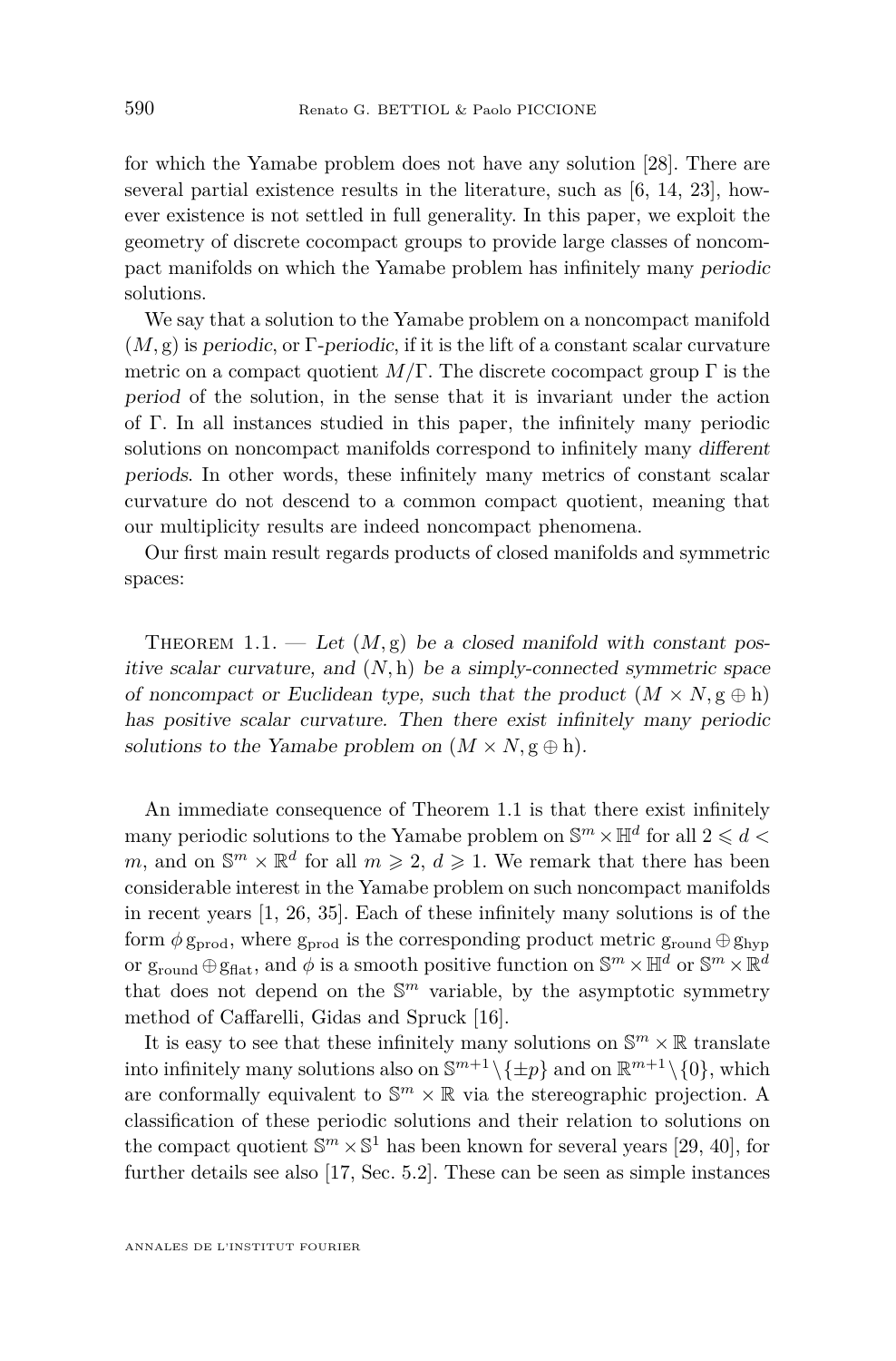of the so-called singular Yamabe problem, which consists of finding solutions to the Yamabe problem on manifolds of the form  $M \setminus \Lambda$ , where M is a closed manifold and  $\Lambda \subset M$  a closed subset.

One of the most interesting consequences of Theorem [1.1](#page-2-0) regards a more involved instance of the singular Yamabe problem; that of the complement  $\mathbb{S}^m \setminus \mathbb{S}^k$  of a round subsphere  $\Lambda = \mathbb{S}^k$  in a round sphere  $\mathbb{S}^m$ . The special case  $k = 0$  is addressed above, using the stereographic projection on  $\mathbb{S}^m \setminus \{\pm p\}.$ For  $k \geq 1$ , a direct computation shows that the (incomplete) round metric on  $\mathbb{S}^m \setminus \mathbb{S}^k$  is conformally equivalent to the product  $(\mathbb{S}^{m-k-1} \times \mathbb{H}^{k+1}, g_{\text{prod}})$ , see Subsection [3.5.](#page-12-0) Thus, pulling back the infinitely many solutions we obtained in the latter yields the following:

<span id="page-3-1"></span>COROLLARY  $1.2.$  — There are infinitely many periodic solutions to the singular Yamabe problem on  $\mathbb{S}^m \setminus \mathbb{S}^k$ , for all  $0 \leq k < (m-2)/2$ .

The above extends our previous result in [\[12\]](#page-19-2), where bifurcation techniques were used to obtain infinitely many solutions in the particular case of  $\mathbb{S}^m \setminus \mathbb{S}^1$ . These techniques cannot be used if  $k > 1$  due to the Mostow Rigidity Theorem. Furthermore,  $0 \le k \le (m-2)/2$  is the maximal range of dimensions for which multiplicity of periodic solutions is possible, by the asymptotic maximum principle.

Theorem [1.1](#page-2-0) is a particular case of the following general multiplicity result:

<span id="page-3-0"></span>THEOREM 1.3. — Let  $(M, g)$  and  $(\Sigma, h)$  be closed Riemannian manifolds with constant scalar curvature, such that  $\text{scal}_{g} > 0$  and  $\pi_1(\Sigma)$  has infinite profinite completion. Then there exists  $\lambda_0 \geq 0$  such that, for any  $\lambda > \lambda_0$ , there are infinitely many periodic solutions to the Yamabe problem on  $(M \times \Sigma, g \oplus \lambda h).$ 

In the above,  $(\tilde{\Sigma}, \tilde{h})$  denotes the Riemannian universal covering of  $(\Sigma, h)$ , and  $\lambda_0$  is the smallest nonnegative real number such that  $\lambda_0 \geq -\frac{\text{scal}_h}{\text{scal}_g}$ . The profinite completion of a group is infinite if and only if there exists an infinite nested sequence of normal subgroups of finite index, see Subsection [3.1.](#page-7-0) For instance, infinite residually finite groups have infinite profinite completion. In the proof of Theorem [1.3,](#page-3-0) this infinite chain of subgroups of  $\pi_1(\Sigma)$  is used to produce an infinite chain of finite-sheeted coverings of  $M \times \Sigma$  with arbitrarily large volume. Since the pull-back of  $g \oplus \lambda h$  is not a Yamabe metric if one goes sufficiently high up along this chain, there must be another solution at some level. Iterating this argument gives the infinitely many solutions.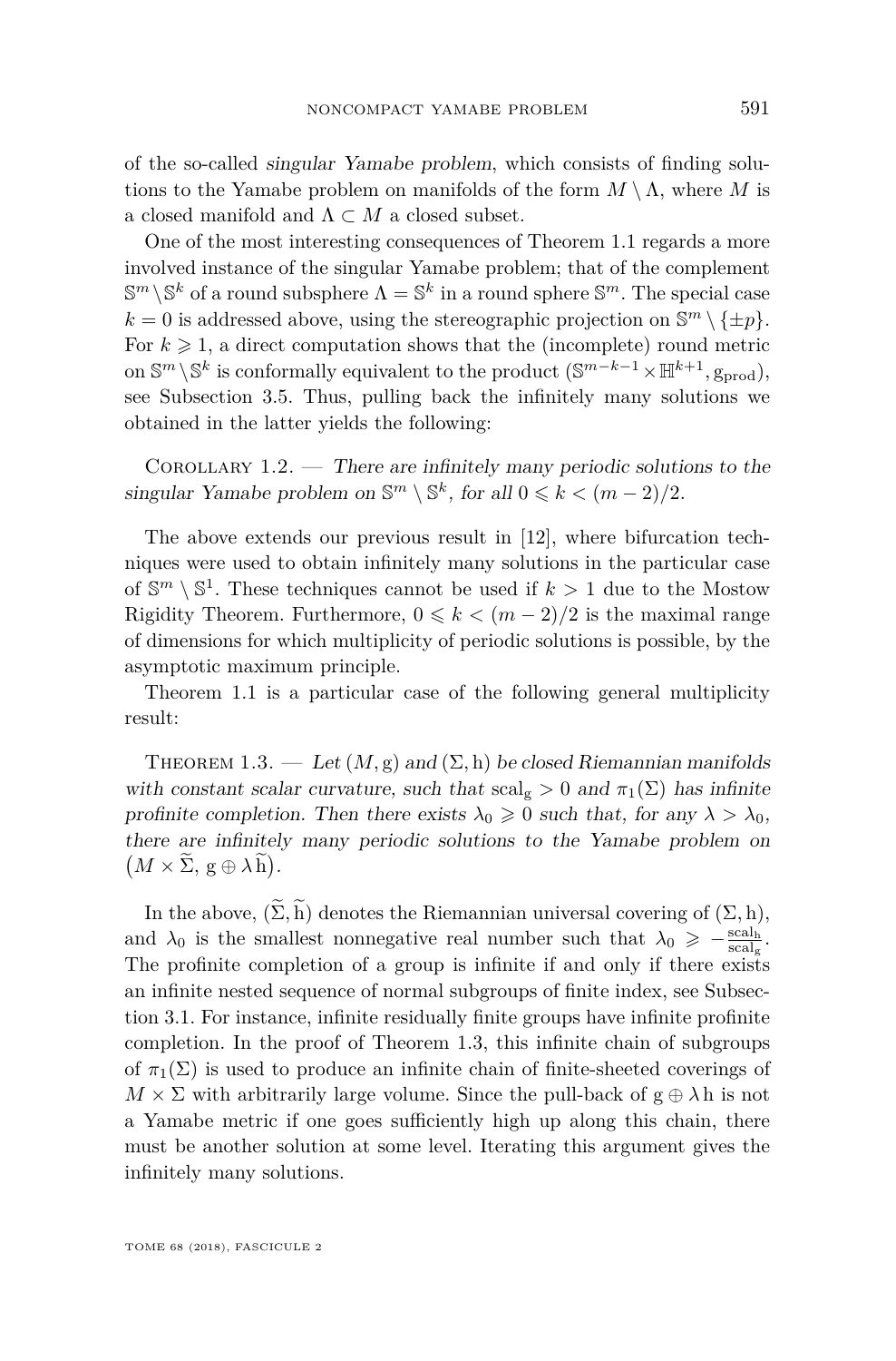The first key input to prove Theorem [1.1](#page-2-0) using Theorem [1.3](#page-3-0) is a classical result of Borel [\[13\]](#page-19-3), which states that every symmetric space *N* of noncompact type admits irreducible compact quotients  $\Sigma = N/\Gamma$ . The same is obviously true for symmetric spaces of Euclidean type, that is, the Euclidean space  $\mathbb{R}^d$ . Second, if  $(\Sigma, h)$  is locally symmetric, then it clearly has constant scalar curvature, and  $\pi_1(\Sigma)$  is infinite and residually finite (see Example [3.1\)](#page-8-0). Thus,  $\pi_1(\Sigma)$  has infinite profinite completion. We may hence apply Theorem [1.3,](#page-3-0) which implies the desired statement in Theorem [1.1.](#page-2-0) We stress that there are many manifolds  $(\Sigma, h)$  which are not locally symmetric but still satisfy the hypotheses of Theorem [1.3,](#page-3-0) see Subsection [3.2.](#page-8-1)

Despite providing infinitely many solutions to the Yamabe problem, none of the above results carries any information on the (local) arrangement of these solutions or the structure of their moduli space. However, this can be achieved through other techniques in the particular case of  $M \times \mathbb{R}^d$ , where  $(M, g)$  is a closed manifold with constant positive curvature. Namely, it can be shown that solutions bifurcate, in the sense that there are sequences of new solutions forming branches that issue from a trivial 1-parameter family of solutions.

In order to state our final main result, recall that a Bieberbach group  $\pi$  is a torsion-free crystallographic group, i.e. a discrete and cocompact subgroup of isometries of  $\mathbb{R}^d$  that acts freely, so that  $F = \mathbb{R}^d / \pi$  is a closed flat manifold.

<span id="page-4-0"></span>THEOREM 1.4.  $\qquad$  Let  $(M, g)$  be a closed Riemannian manifold with constant positive scalar curvature and let  $\pi$  be a Bieberbach group in the isometry group of  $\mathbb{R}^d$ ,  $d \geqslant 2$ . Then there exist infinitely many branches of *π*-periodic solutions to the Yamabe problem on  $(M \times \mathbb{R}^d, g \oplus g_{\text{flat}})$ .

An important part of the above statement is that every Bieberbach group *π* acting on R<sup>*d*</sup> can be realized as the period of infinitely many periodic solutions to the Yamabe problem on  $M \times \mathbb{R}^d$ . The special case in which  $\pi \cong$  $\mathbb{Z}^d$  is a lattice follows from a recent result in [\[37\]](#page-21-1), using similar techniques. These techniques to apply variational bifurcation theory to the Yamabe problem originated in [\[10,](#page-19-4) [11,](#page-19-5) [31\]](#page-20-9). The main input is a 1-parameter family  $g_t$  of highly symmetric solutions that collapse at  $t = 0$ . By proving that the Morse index of g*<sup>t</sup>* becomes unbounded, we establish the existence of a sequence of bifurcation instants accumulating at  $t = 0$ . The proof of Theorem [1.4](#page-4-0) relies on showing that for all Bieberbach groups  $\pi$  acting on  $\mathbb{R}^d$ , there exists such a collapsing 1-parameter family  $h_t$  of flat metrics on  $F = \mathbb{R}^d/\pi$ , and understanding the spectral behavior of their Laplacian. The first task is achieved using results on the holonomy representation of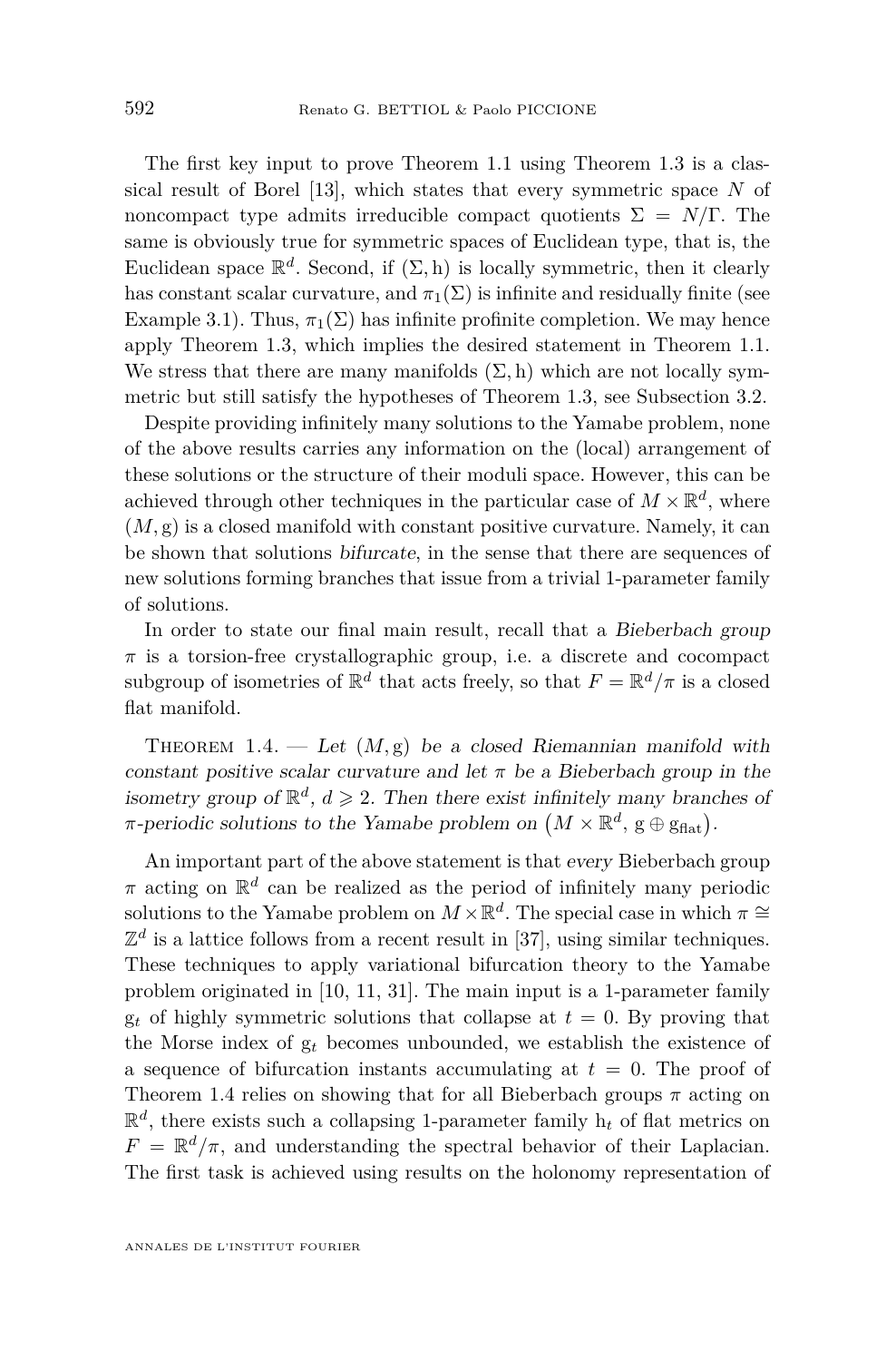$(F, h_t)$ , while the second follows from estimates relating the spectrum of the Laplacian on  $(F, h_t)$  with the diameter of this manifold. Arbitrarily small eigenvalues of the Laplacian on  $(F, h_t)$  translate into arbitrarily large Morse index for  $g \oplus h_t$  on  $M \times F$ , and hence bifurcation of this family of constant scalar curvature metrics on  $M \times F$ . Lifting these metrics to the universal covering  $M \times \mathbb{R}^d$ , we obtain the desired  $\pi$ -periodic solutions.

This paper is organized as follows. Section [2](#page-5-0) is an overview of existence and uniqueness of solutions to the Yamabe problem on closed manifolds. Section [3](#page-7-1) begins with a discussion of closed manifolds whose fundamental group is residually finite or has infinite profinite completion, leading to the proof of Theorem [1.3,](#page-3-0) from which Theorem [1.1](#page-2-0) and Corollary [1.2](#page-3-1) follow. Finally, Theorem [1.4](#page-4-0) is proved in Section [4,](#page-13-0) combining bifurcation theory with the collapse of closed flat manifolds.

**Acknowledgements.** It is a pleasure to thank Claude LeBrun for suggestions that eventually led to Theorem [1.3,](#page-3-0) Benson Farb and Matthew Stover for suggestions concerning Proposition [3.2](#page-9-0) and Example [3.3,](#page-9-1) and Andrzej Szczepański for discussions on the holonomy group of flat manifolds and reference [\[27\]](#page-20-10).

#### **2. Classical Yamabe Problem**

<span id="page-5-0"></span>In this section, we briefly recall some facts about the classical Yamabe problem for the convenience of the reader and to establish notation. A detailed exposition can be found in Lee and Parker [\[30\]](#page-20-0), Aubin [\[5,](#page-19-6) Chap. 5], or Schoen [\[40\]](#page-21-0).

Given a closed Riemannian manifold  $(M, g_0)$ , let  $[g_0] = {\phi g_0 : \phi \in$  $H^1(M)$ } be the Sobolev  $H^1$  conformal class of  $g_0$ , and consider the Hilbert– Einstein functional

<span id="page-5-1"></span>(2.1) 
$$
\mathcal{A} \colon [g_0] \to \mathbb{R}, \quad \mathcal{A}(g) = Vol(M, g)^{\frac{2-n}{n}} \int_M \mathrm{scal}_g \mathrm{vol}_g,
$$

where  $n = \dim M$ . It is well-known that  $g \in [g_0]$  is a critical point of the above functional if and only if  $\text{scal}_g$  is constant, that is, g is a solution to the Yamabe problem (see [\[30,](#page-20-0) [40\]](#page-21-0)). In this case, the value of the functional is clearly

(2.2) 
$$
\mathcal{A}(g) = Vol(M, g)^{\frac{2}{n}} scal_g.
$$

Existence of solutions is proved by showing that [\(2.1\)](#page-5-1) always achieves a minimum. More precisely, define the Yamabe invariant of the conformal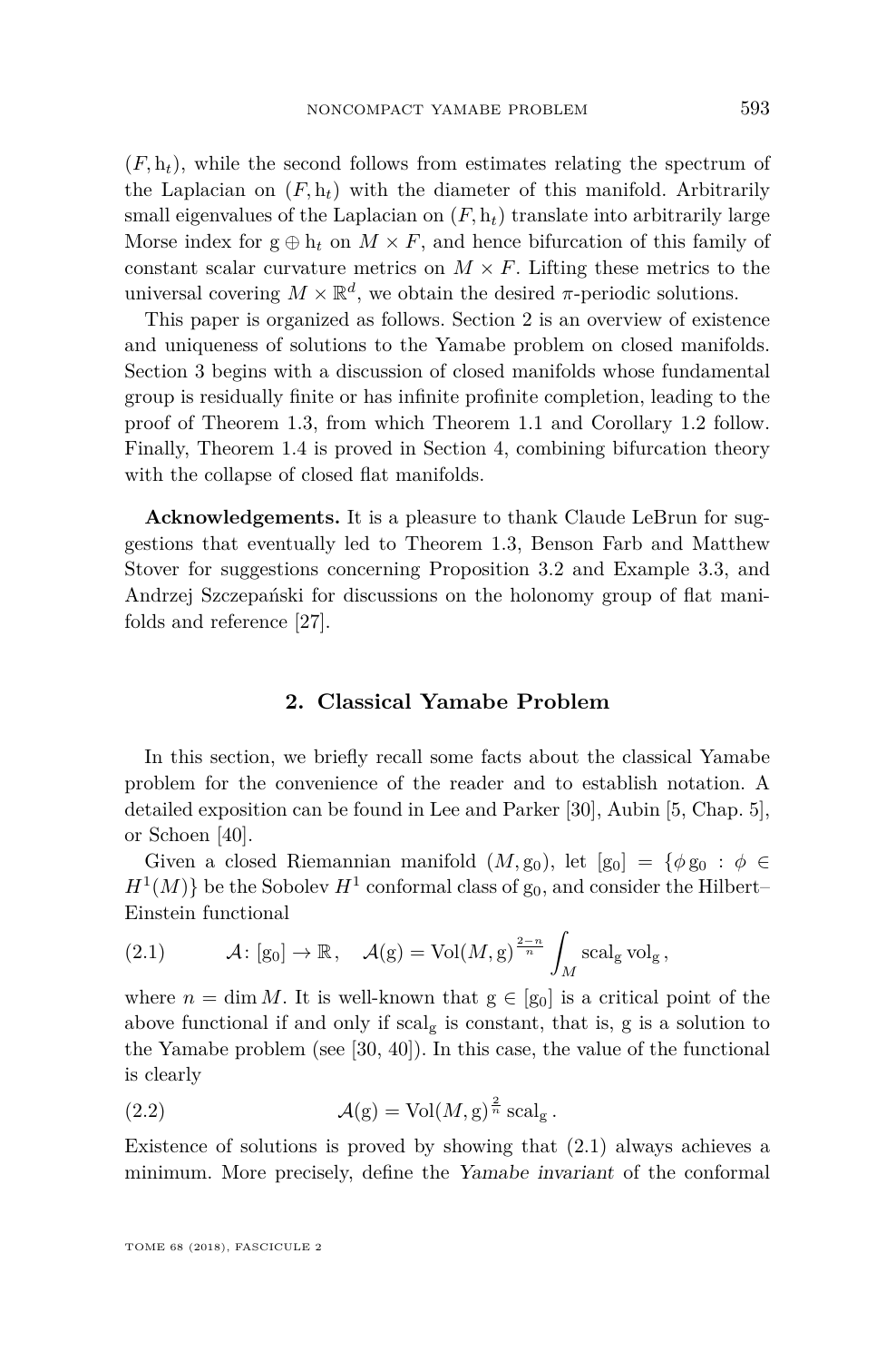class  $[g_0]$  as

<span id="page-6-0"></span>(2.3) 
$$
Y(M,[g_0]) = \inf_{g \in [g_0]} \mathcal{A}(g).
$$

The works of Yamabe [\[45\]](#page-21-2), Trudinger [\[43\]](#page-21-3), Aubin [\[3\]](#page-19-7), and Schoen [\[39\]](#page-21-4) combined yield the following statement, that settled the existence problem:

<span id="page-6-1"></span>THEOREM 2.1. — There exists a metric  $g_Y \in [g_0]$ , called Yamabe met-ric, that achieves the infimum in [\(2.3\)](#page-6-0),  $Y(M, [g_0]) = \mathcal{A}(g_Y)$ . Moreover, this minimum value satisfies

(2.4) 
$$
Y(M,[g_0]) \leq Y(\mathbb{S}^n,[g_{\text{round}}])
$$

with equality if and only if  $(M, g_0)$  is conformally equivalent to  $(\mathbb{S}^n, g_{\text{round}})$ .

Regarding the uniqueness problem, if  $Y(M,[g_0]) \leq 0$ , then  $g_Y$  is the unique solution on  $(M, g_0)$  by the maximum principle. Nevertheless, if  $Y(M,[g_0]) > 0$ , there may exist several metrics  $g \in [g_0]$  with constant scalar curvature, but all have  $\text{scal}_g > 0$ . Nonuniqueness phenomena for the classical Yamabe problem have been extensively studied in the literature, see, e.g., [\[8,](#page-19-8) [10,](#page-19-4) [11,](#page-19-5) [24,](#page-20-11) [25,](#page-20-12) [36,](#page-21-5) [37\]](#page-21-1).

<span id="page-6-2"></span>Remark 2.2. — Nonuniqueness of solutions on  $(M, g_0)$  means the existence of two or more nonconstant conformal factors  $\phi \colon M \to \mathbb{R}$  such that  $\phi$  g<sub>0</sub> has constant scalar curvature. However, it should be noted that these different conformal factors may give rise to isometric metrics. For instance, consider the case of the round sphere  $(\mathbb{S}^n, g_{\text{round}})$ , in which a metric  $g \in [g_{round}]$  has constant scalar curvature if and only if it is the pull-back of ground by a conformal diffeomorphism [\[40,](#page-21-0) Sec. 2]. Thus, the moduli space of solutions is identified with the  $(n + 1)$ -dimensional manifold  $\text{Conf}(\mathbb{S}^n, g_{\text{round}})/\text{Iso}(\mathbb{S}^n, g_{\text{round}}) \cong SO(n+1, 1)_0/SO(n+1)$ , but all the corresponding metrics are isometric to ground.

Moreover, it is known that if  $(M, g_0)$  is a complete manifold not conformally diffeomorphic to  $(\mathbb{S}^n, g_{\text{round}})$  or  $(\mathbb{R}^n, g_{\text{flat}})$ , then there exists  $g_* \in [g_0]$ such that  $Conf(M, g_0) = Iso(M, g_*)$ , see [\[22,](#page-20-13) [41\]](#page-21-6). In particular, if  $g_0 = \phi g_*$ has constant scalar curvature and  $f \in \text{Conf}(M, g_0)$  is nontrivial, then  $f^*(g_0) = (\phi \circ f) g_*$  is isometric to  $g_0$  hence also has constant scalar curvature, and  $\phi \circ f$  is a different conformal factor. However, by the same reasoning, if g<sup>∗</sup> itself has constant scalar curvature, then there are no other solutions in  $[g_*]$  that are isometric to  $g_*$ .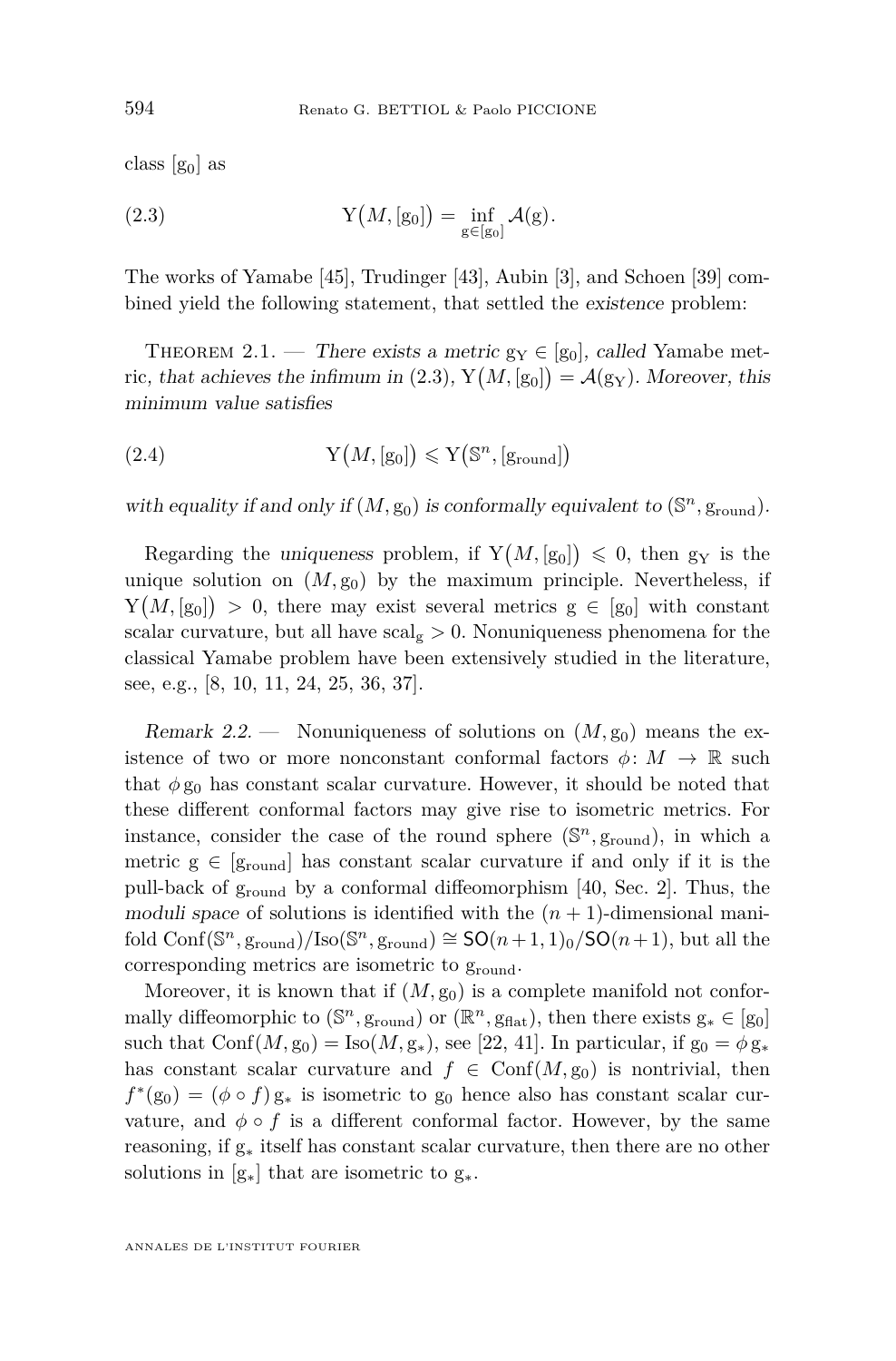#### <span id="page-7-1"></span>**3. Multiplicity of solutions via chains of coverings**

We begin by discussing the relationship between infinite towers of finitesheeted regular coverings of a manifold and the profinite completion of its fundamental group, providing several examples. This is then combined with Theorem [2.1](#page-6-1) to prove Theorem [1.3,](#page-3-0) leading to Theorem [1.1](#page-2-0) and Corollary [1.2.](#page-3-1)

#### <span id="page-7-0"></span>**3.1. Profinite completion and residually finite groups**

A group *G* is profinite if it is isomorphic to the limit  $\varprojlim G_s$  of some inverse system  ${G_s}_{s \in S}$  of finite groups.<sup>(1)</sup> For instance, the group of *p*-adic integers  $\mathbb{Z}_p = \underleftarrow{\lim} \mathbb{Z}/p^n \mathbb{Z}$  is profinite. Given a finitely generated group *G*, its profinite completion is defined as the limit

$$
\widehat{G} = \varprojlim G/\Gamma,
$$

where Γ runs over the collection of finite index normal subgroups of *G*. Note that  $\{G/\Gamma_j\}_{\Gamma_j\triangleleft G,\;[G:\Gamma_j]\triangleleft\infty}$  is an inverse system, where  $i > j$  corresponds to  $\Gamma_i \subset \Gamma_j$ , and the epimorphism  $\phi_{ij} : G/\Gamma_i \to G/\Gamma_j$  is given by  $\phi_{ij}(g\Gamma_i) =$  $g\Gamma_i$ .

Clearly  $\widehat{G}$  is a profinite group, and it is characterized by the universal property that any group homomorphism  $G \to H$ , where *H* is profinite, factors uniquely through a homomorphism  $\widehat{G} \to H$ . Furthermore, there is a natural homomorphism  $\iota: G \to \widehat{G}$  induced by the projections, whose  $\ker$ *l* is  $\ker$ *l* =  $\bigcap_{\Gamma\triangleleft G, [G:\Gamma]<\infty}$   $\Gamma$ .

Groups  $G$  for which  $\iota$  is injective are called *residually finite*. Equivalently, *G* is residually finite if for any  $g \in G \setminus \{e\}$ , there exists a finite index subgroup  $\Gamma \subset G$  such that  $g \notin \Gamma$ . Elementary arguments show that such  $\Gamma$  may be assumed to be normal, as it can be replaced by  $\text{core}(\Gamma) = \bigcap_{h \in G} h \Gamma h^{-1}$ , whose index satisfies  $[G : core(\Gamma)] \leq G : \Gamma$ . Key properties of residual finiteness are that if  $G$  is residually finite, then so are all of its subgroups; and if *H* is a finite index residually finite subgroup of *G*, then also *G* is residually finite.

 $(1)$  Although it is usual to consider profinite groups as topological groups, assuming that *Gs* have the discrete topology, for the purposes of this paper we consider them solely as algebraic objects.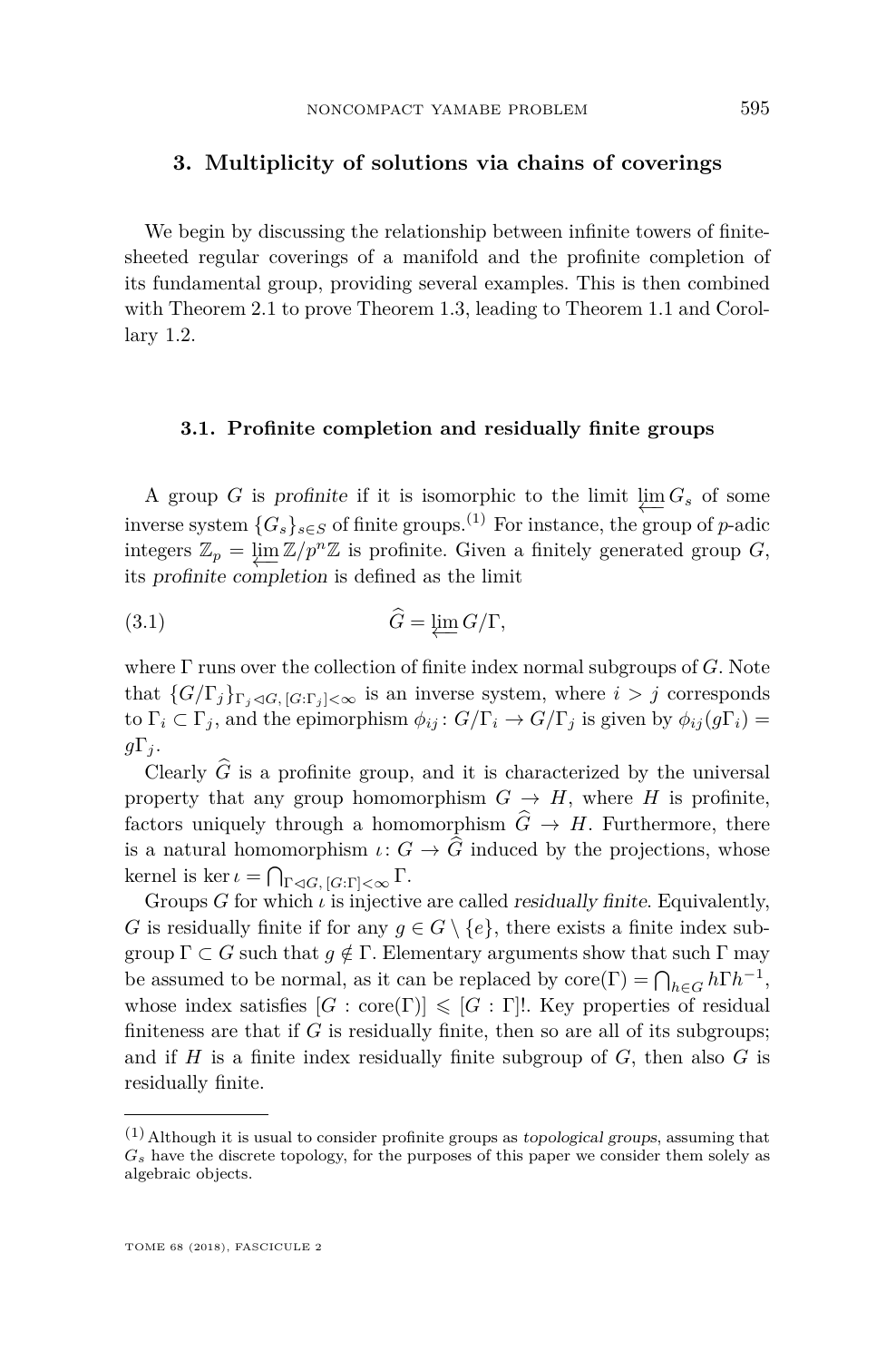#### **3.2. Examples**

<span id="page-8-1"></span>Let us mention a few classes of examples of finitely generated groups with infinite profinite completion, as well as some closed manifolds whose fundamental groups satisfy this property, which is a hypothesis in Theorem [1.3.](#page-3-0)

Our main source of examples is the class of infinite residually finite groups. Since their natural homomorphism  $\iota: G \to \widehat{G}$  is injective, these groups trivially have infinite profinite completion. For example, all finitely generated abelian (or, more generally, nilpotent) groups are residually finite. The following classical result provides a very rich family of finitely generated residually finite groups:

Selberg–Malcev Lemma. — Finitely generated linear groups are residually finite.

Recall that a group is *linear* if it is isomorphic to a subgroup of  $GL(n, \mathbb{C})$ for some  $n \in \mathbb{N}$ . For a proof of the Selberg–Malcev Lemma, see [\[38,](#page-21-7) Sec. 7.6].

<span id="page-8-0"></span>Example  $3.1.$  — The fundamental group of any locally symmetric space  $\Sigma$  of noncompact type is residually finite (and infinite, if  $\Sigma$  is closed). Indeed, if  $\Sigma$  is irreducible, then  $\widetilde{\Sigma} = \mathsf{G}/\mathsf{K}$ , where G is a semisimple noncompact Lie group, K is the maximal compact subgroup, and  $\Sigma = \tilde{\Sigma}/\Gamma$ , where  $\Gamma$ is a discrete torsion-free subgroup of G. The image of  $\Gamma$  under the adjoint representation Ad:  $G \to GL(\mathfrak{g})$  is linear, and Ad( $\Gamma$ ) ≅  $\Gamma/Z(G) \cap \Gamma$ . Assuming that the G-action on  $G/K$  is effective,  $Z(G)$  is trivial, hence  $\Gamma \cong \text{Ad}(\Gamma)$ is residually finite as a consequence of the Selberg–Malcev Lemma. In particular, the fundamental group of any space form of nonpositive curvature is infinite and residually finite, hence has infinite profinite completion.

It follows from the proof of the Geometrization Conjecture that the fundamental group of any 3-manifold is residually finite. For a topological viewpoint on residual finiteness of fundamental groups, see Reid [\[32,](#page-20-14) Sec. 2.1]. We remark that there exist nonlinear finitely generated residually finite groups [\[21\]](#page-20-15).

There also exist many finitely generated groups that are not residually finite but have infinite profinite completion, such as the Baumslag–Solitar groups

$$
BS(m, n) = \langle a, b : ba^m b^{-1} = a^n \rangle, \quad m > n > 1.
$$

Since this is a finitely presented group, it can be realized as the fundamental group of a closed manifold. A useful tool to produce finitely generated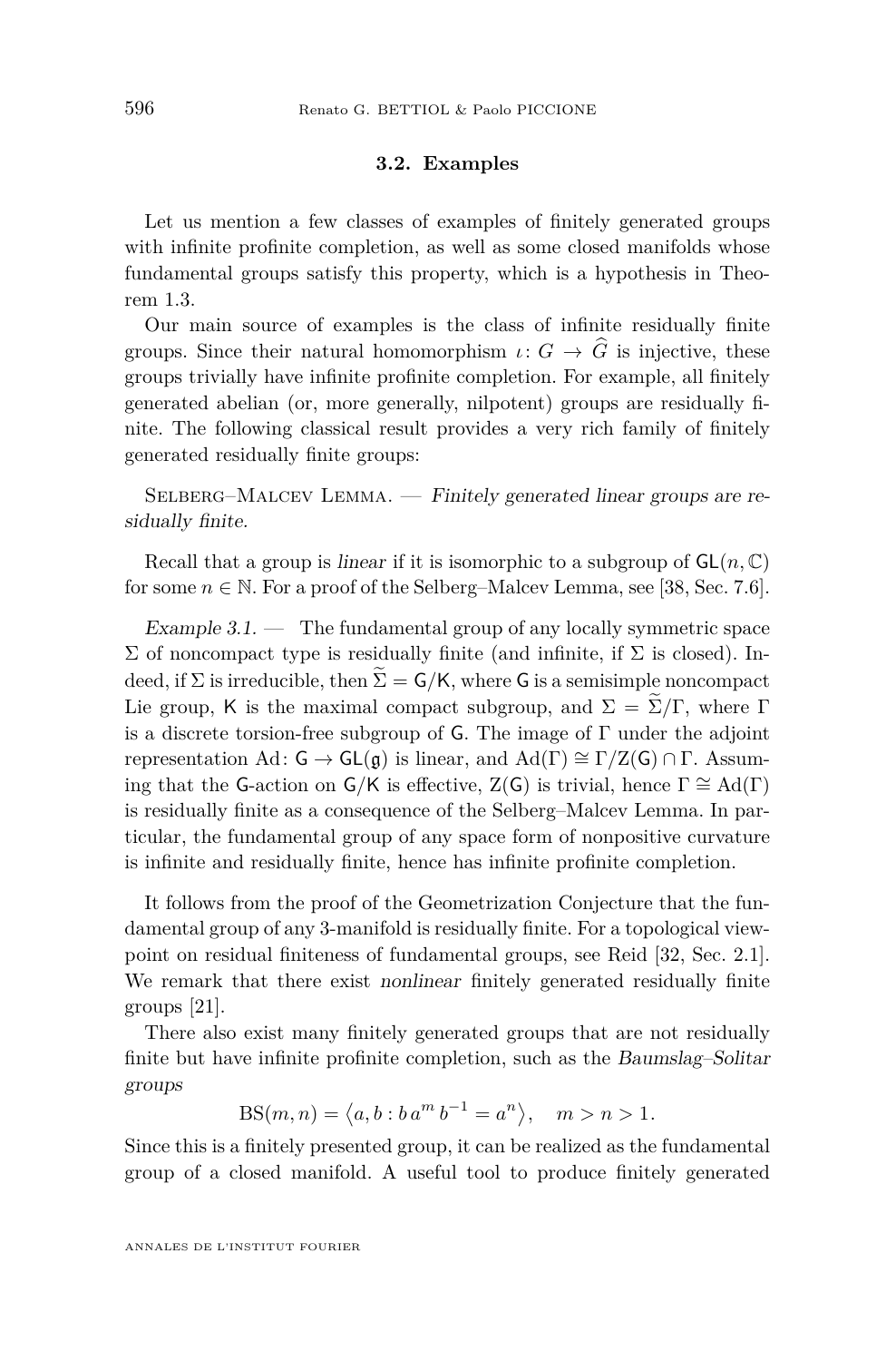groups with infinite profinite completion that are not necessarily residually finite is the following, communicated to us by B. Farb:

<span id="page-9-0"></span>PROPOSITION 3.2.  $\overline{\phantom{a}}$  If L is a finitely generated infinite subgroup of a Lie group G, then L has infinite profinite completion.

Proof. — Consider the image of L under adjoint representation Ad:  $\mathsf{G} \rightarrow$  $GL(g)$ . By the Selberg–Malcev Lemma,  $Ad(L)$  is residually finite. Thus, if Ad(L) is infinite, then so is  $\iota(\text{Ad}(L)) \subset \text{Ad}(\overline{L})$ . By the universal property of L, since  $\overline{A}d(L)$  is profinite, the homomorphism  $\iota \circ Ad$  factors through a homomorphism  $\hat{L} \to \iota(\text{Ad}(L))$ , hence  $\hat{L}$  must also be infinite. Else, if Ad(L) is finite, then L∩Z(G) has finite index in L and is hence a finitely generated abelian group. Thus,  $L \cap Z(G)$  is residually finite, and hence so is L. This implies that  $L \to \hat{L}$  is injective, so  $\hat{L}$  is infinite.

<span id="page-9-1"></span>Example  $3.3.$  — According to Deligne [\[20\]](#page-20-16), the universal central extension of  $Sp(2n, \mathbb{Z})$ , which is the inverse image  $Sp(2n, \mathbb{Z})$  of  $Sp(2n, \mathbb{Z})$  in the universal covering of  $Sp(2n, \mathbb{R})$ , is not residually finite for all  $n \geq 2$ . However,  $\mathsf{Sp}(2n,\mathbb{Z})$  is a lattice in a connected Lie group, hence it has infinite profinite completion by Proposition [3.2.](#page-9-0)

Example  $3.4.$  — Any group with positive first (rational) Betti number has infinite profinite completion.

Remark  $3.5$  — It is generally difficult to exhibit finitely generated groups with finite profinite completion, besides simple groups. One such example is the Higman group

 $\text{Hig} = \langle a, b, c, d : a^{-1} b a = b^2, b^{-1} c b = c^2, c^{-1} d c = d^2, d^{-1} a d = a^2 \rangle,$ 

which is infinite, finitely presented, and has no proper normal subgroups of finite index.

#### **3.3. Coverings**

Let  $\Sigma$  be a closed manifold with fundamental group  $G = \pi_1(\Sigma)$ . Recall that there is a natural bijective correspondence between conjugacy classes of subgroups of *G* and equivalence classes of coverings of  $\Sigma$ . The trivial subgroup of *G* corresponds to the universal covering  $\widetilde{\Sigma} \to \Sigma$ . A normal subgroup  $\Gamma \lhd G$  of index  $n = [G : \Gamma]$  corresponds to the *n*-sheeted regular covering  $\widetilde{\Sigma}/\Gamma \to \Sigma$ , where  $\widetilde{\Sigma}/\Gamma$  is the quotient by the restriction to  $\Gamma$  of the monodromy action of *G* on  $\tilde{\Sigma}$ . The group of deck transformations of this covering  $\Sigma/\Gamma \to \Sigma$  is  $G/\Gamma$ , and  $\pi_1(\Sigma/\Gamma) = \Gamma$ .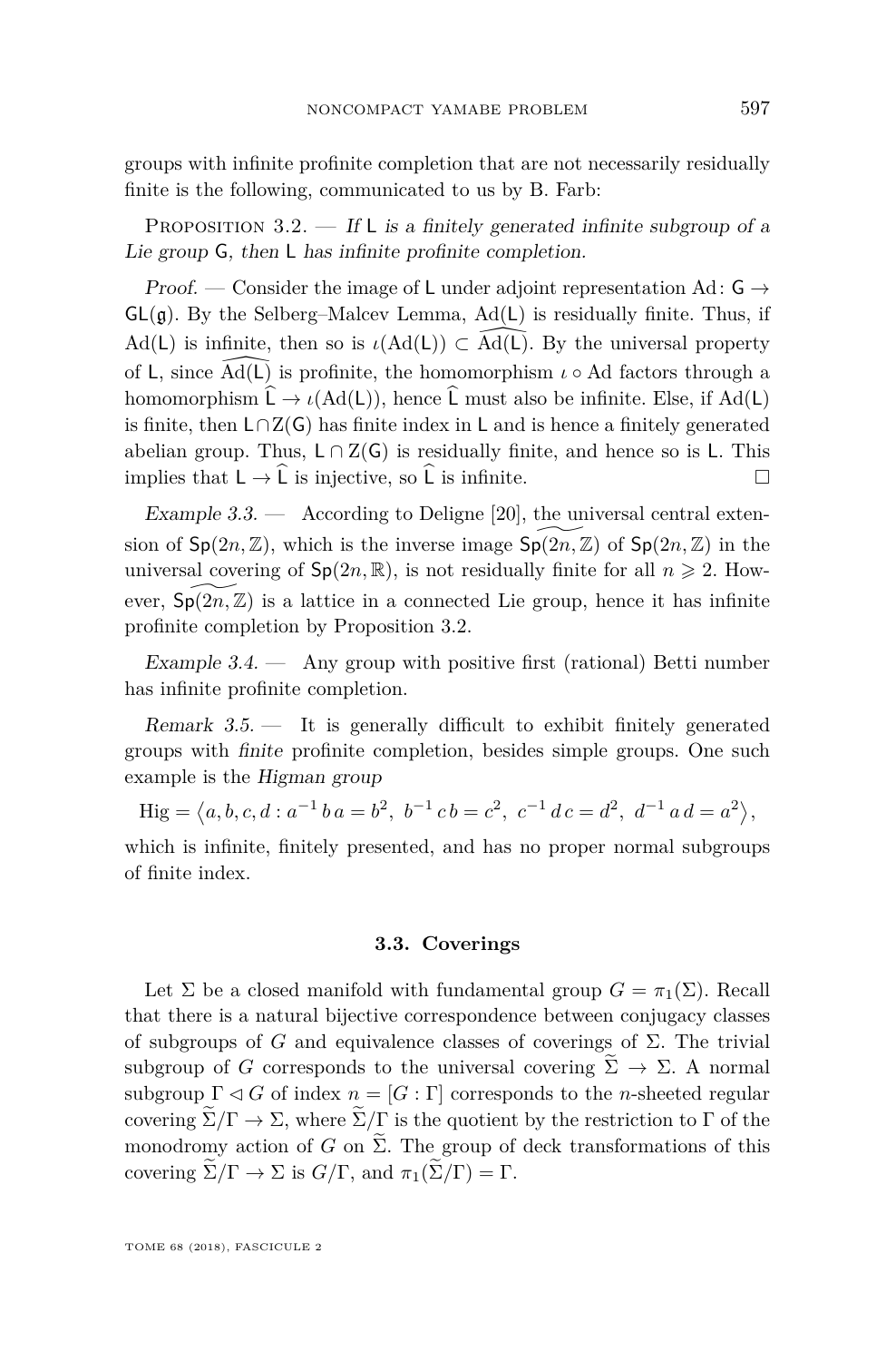<span id="page-10-3"></span>LEMMA 3.6. — Let  $\Sigma$  be a closed manifold,  $G = \pi_1(\Sigma)$ . The following are equivalent:

- <span id="page-10-0"></span>(1) *G* has infinite profinite completion;
- <span id="page-10-1"></span>(2) There exists an infinite nested sequence of normal subgroups  $\Gamma_i \lhd G$ ,

 $\cdots \subseteq \Gamma_i \subseteq \cdots \subseteq \Gamma_2 \subseteq \Gamma_1 \subseteq G,$ 

with finite index  $n_j = [G : \Gamma_j], 2 \leq n_j < \infty;$ 

<span id="page-10-2"></span>(3) For any  $V > 0$  and any Riemannian metric h on  $\Sigma$ , there is a finitesheeted regular covering  $\rho: \widetilde{\Sigma}/\Gamma \to \Sigma$  such that  $Vol(\widetilde{\Sigma}/\Gamma, \rho^*h) > V$ .

 $Proof.$  — The equivalence between [\(1\)](#page-10-0) and [\(2\)](#page-10-1) follows from the definition of limit of an inverse system. The equivalence between [\(2\)](#page-10-1) and [\(3\)](#page-10-2) follows from the correspondence between normal subgroups  $\Gamma \lhd G$  and regular coverings  $\Sigma/\Gamma \to \Sigma$  described above, using the fact that  $Vol(\Sigma/\Gamma, \rho^*h) =$ <br> $[G : \Gamma] Vol(\Sigma, h)$ .  $[G:\Gamma]$  Vol $(\Sigma, h)$ .

Remark 3.7.  $\longrightarrow$  The statements [\(2\)](#page-10-1) and [\(3\)](#page-10-2) in Lemma [3.6](#page-10-3) remain equivalent to  $(1)$  even if we remove the words "normal" from  $(2)$  and "regular" from [\(3\)](#page-10-2).

#### **3.4. Multiplicity of solutions**

We now combine the above discussion of covering spaces with Theorem [2.1](#page-6-1) to prove Theorem [1.3.](#page-3-0)

Proof of Theorem [1.3.](#page-3-0) — Set  $\lambda_0 = \max\{0, -\frac{\text{scal}_h}{\text{scal}_g}\}.$  Fix  $\lambda > \lambda_0$  and consider the product manifold  $(M \times \Sigma, g \oplus \lambda h)$ , which has constant positive scalar curvature. We are going to define a sequence  $g_j$  of metrics on finite-sheeted regular coverings of  $M \times \Sigma$  with constant positive scalar curvature, such that the pull-backs of  $\mathbf{g}_j$  to  $M \times \widetilde{\Sigma}$  provide the desired periodic solutions.

If  $\mathcal{A}(\mathbf{g} \oplus \lambda \mathbf{h}) > \mathbf{Y}(M \times \Sigma, [\mathbf{g} \oplus \lambda \mathbf{h}]),$  then let  $\mathbf{g}_1$  be a Yamabe metric in  $[g \oplus \lambda h]$ , see Theorem [2.1.](#page-6-1) Otherwise, if  $\mathcal{A}(g \oplus \lambda h) = Y(M \times \Sigma, [g \oplus \lambda h])$ , i.e.  $g \oplus \lambda h$  is a Yamabe metric, then by Lemma [3.6](#page-10-3) there is a finite-sheeted regular covering  $\Sigma_1 \to \Sigma$  such that the product map  $p_1: M \times \Sigma_1 \to M \times \Sigma$ of the identity in *M* and  $\Sigma_1 \rightarrow \Sigma$  satisfies

$$
\text{Vol}(M \times \Sigma_1, p_1^*(g \oplus \lambda h))^{\frac{2}{n}} \text{scal}_{g \oplus \lambda h} > \text{Y}\big(\mathbb{S}^n, [g_{\text{round}}]\big).
$$

By Theorem [2.1,](#page-6-1) there is a Yamabe metric  $\mathbf{g}_1$  in  $[p_1^*(g \oplus \lambda h)]$  with constant positive scalar curvature. Note that  $\mathbf{g}_1$  is not isometric to  $p_1^*(g \oplus \lambda h)$  since they lie in different level sets of the functional  $A$  on this conformal class.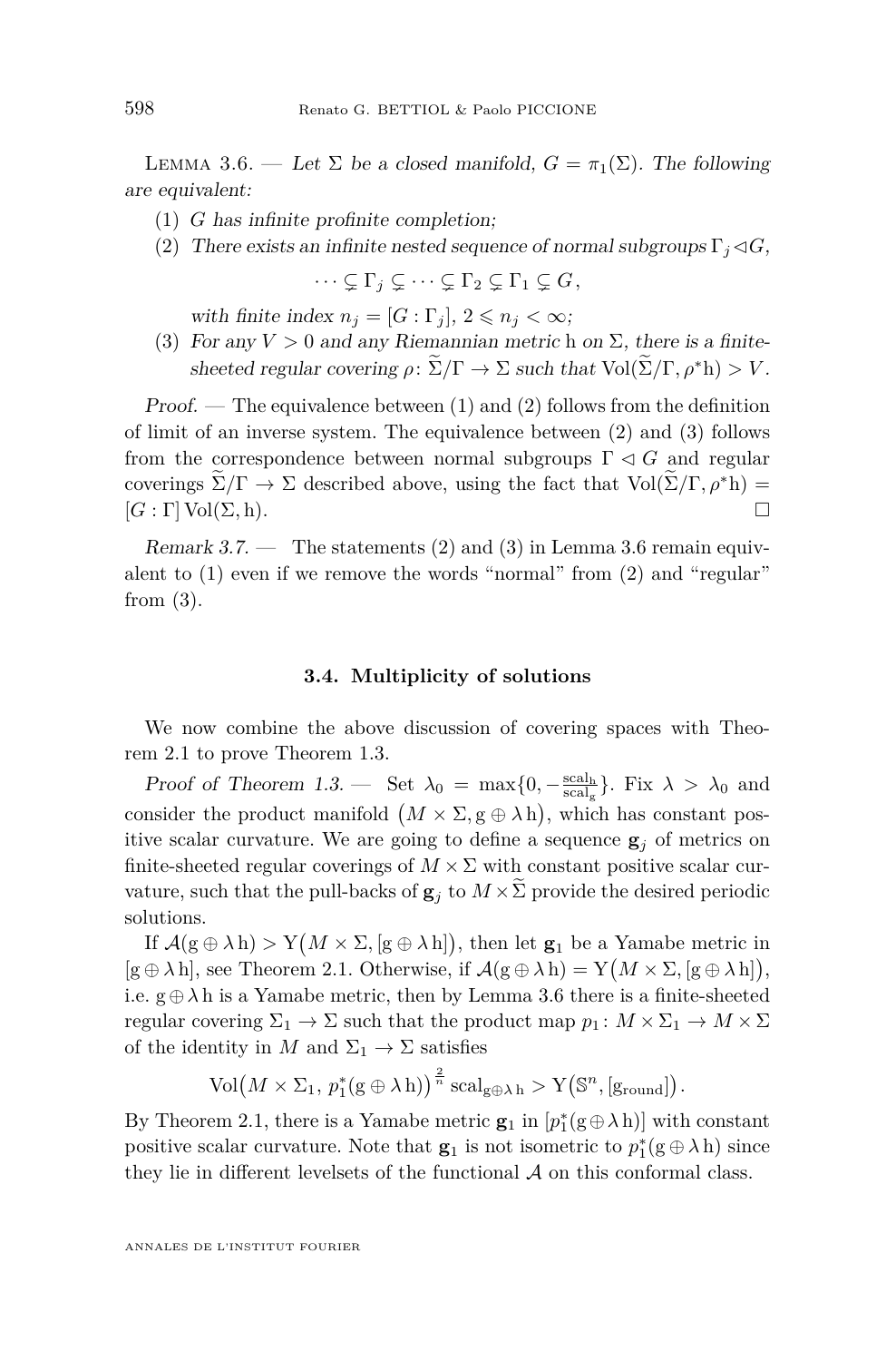The fundamental group of  $\Sigma_1$  is a finite index normal subgroup of  $\pi_1(\Sigma)$ , hence its profinite completion is also infinite. Applying Lemma [3.6](#page-10-3) again, there is a finite-sheeted regular covering  $\Sigma_2 \to \Sigma_1$  such that the product map  $p_2: M \times \Sigma_2 \to M \times \Sigma_1$  of the identity in *M* and  $\Sigma_2 \to \Sigma_1$  satisfies

$$
\text{Vol}(M \times \Sigma_2, p_2^*(\mathbf{g}_1))^{\frac{2}{n}} \text{scal}_{\mathbf{g}_1} > \text{Y}(\mathbb{S}^n, [\text{ground}]).
$$

By Theorem [2.1,](#page-6-1) there is a Yamabe metric  $\mathbf{g}_2$  in  $[p_2^*(\mathbf{g}_1)]$  with constant positive scalar curvature. Once more,  $\mathbf{g}_2$  is not isometric to  $p_2^*(\mathbf{g}_1)$  since they have different values of A.

Proceeding inductively in the above manner, we obtain an infinite sequence of finite-sheeted regular coverings

$$
\ldots \longrightarrow \Sigma_j \longrightarrow \ldots \longrightarrow \Sigma_2 \longrightarrow \Sigma_1 \longrightarrow \Sigma,
$$

such that the maps  $p_j: M \times \Sigma_j \to M \times \Sigma_{j-1}$  satisfy

$$
\text{Vol}(M \times \Sigma_j, p_j^*(\mathbf{g}_{j-1}))^{\frac{2}{n}} \text{scal}_{\mathbf{g}_{j-1}} > \text{Y}(\mathbb{S}^n, [\text{ground}]),
$$

and  $\mathbf{g}_j$  is a Yamabe metric in  $[p_j^*(\mathbf{g}_{j-1})]$ , which has constant positive scalar curvature and is not isometric to  $p_j^*(\mathbf{g}_{j-1})$ . The pull-backs of  $\mathbf{g}_j$  to  $M \times \Sigma$ clearly lie in the conformal class of  $g \oplus \lambda \widetilde{h}$  and any two such metrics are related by a nonconstant conformal factor, providing the desired infinitely many periodic solutions.

The main technique in the above proof can be seen as an extension of some arguments of Hebey and Vaugon [\[24\]](#page-20-11) to a more general class of manifolds. We also observe that the Yamabe invariant of a closed manifold is known to be strictly smaller than the Yamabe invariant of any of its proper finite-sheeted coverings, see [\[4,](#page-19-9) Thm. 6] and [\[2,](#page-19-10) Lem. 3.6].

<span id="page-11-0"></span>Remark 3.8. — Despite the fact that at each step in the above construction the new metric  $\mathbf{g}_j$  with constant scalar curvature on  $M \times \Sigma_j$  is not isometric to the previous one  $p_j^*(g_{j-1})$ , in this level of generality, we cannot guarantee that their pull-backs to  $M \times \Sigma$  remain nonisometric. This corresponds to determining whether two distinct conformal factors can be obtained from one another by composition with a conformal diffeomorphism, see Remark [2.2.](#page-6-2)

More information in this regard may be available in some particular cases, such as when  $M \times \widetilde{\Sigma}$  is  $\mathbb{S}^m \times \mathbb{H}^d$  with its standard metric. Since the conformal group of  $(\mathbb{S}^m \times \mathbb{H}^d, g_{\text{round}} \oplus g_{\text{hyp}})$  coincides with its isometry group, it follows that none of the infinitely many new metrics with constant scalar curvature are isometric to  $g_{\text{round}} \oplus g_{\text{hyp}}$ . However, some of these infinitely many new metrics may be isometric to one another.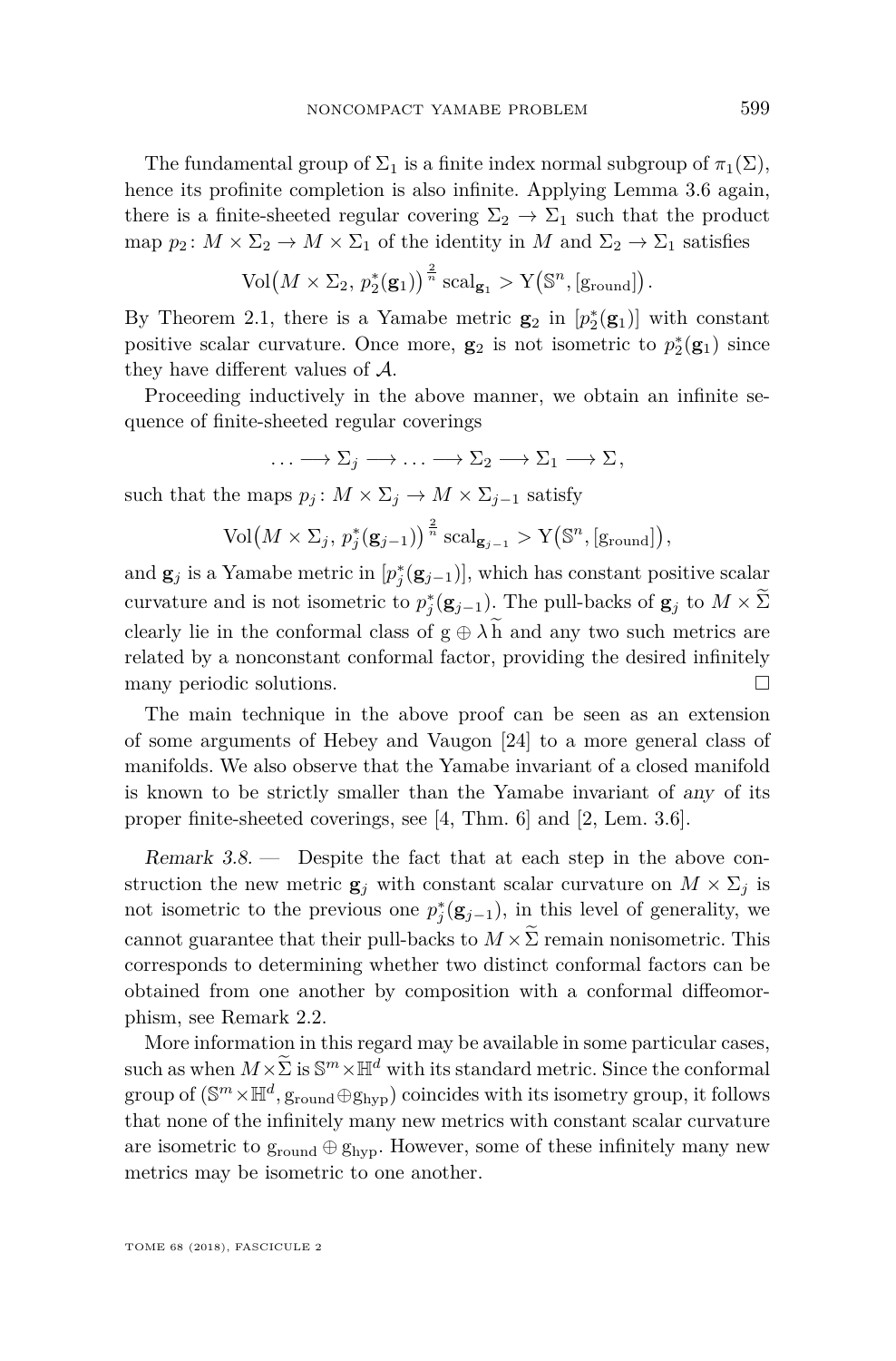As explained in the Introduction, Theorem [1.1](#page-2-0) is a consequence of Theorem [1.3,](#page-3-0) Example [3.1,](#page-8-0) and [\[13,](#page-19-3) Thm. A].

#### **3.5. Singular Yamabe problem**

<span id="page-12-0"></span>Given a closed manifold  $(M, g)$  and a closed subset  $\Lambda \subset M$ , the singular Yamabe problem consists of finding a complete metric g' on  $M \setminus \Lambda$  that has constant scalar curvature and is conformal to g. In other words, these are solutions to the Yamabe problem on *M* that blow up on Λ. Consider the case in which  $(M, g)$  is the round sphere  $(\mathbb{S}^m, g_{\text{round}})$  and  $\Lambda = \mathbb{S}^k$  is a round subsphere, which was also studied in [\[12,](#page-19-2) [33,](#page-20-17) [34,](#page-20-18) [40\]](#page-21-0). There is a conformal equivalence

<span id="page-12-1"></span>(3.2) 
$$
f: (\mathbb{S}^m \setminus \mathbb{S}^k, g_{\text{round}}) \to (\mathbb{S}^{m-k-1} \times \mathbb{H}^{k+1}, g_{\text{round}} \oplus g_{\text{hyp}}),
$$

given by first using the stereographic projection with a point in S *k* to obtain a conformal equivalence with  $(\mathbb{R}^m \setminus \mathbb{R}^k, g_{\text{flat}})$ , and second using cylindrical coordinates  $g_{\text{flat}} = d r^2 + r^2 d \theta^2 + d y^2$  to conclude that  $\frac{1}{r^2} g_{\text{flat}} = g_{\text{round}} \oplus$  $g_{\text{hvp}}$ , see also [\[12,](#page-19-2) [34\]](#page-20-18).

The conformal equivalence [\(3.2\)](#page-12-1) provides a trivial solution  $f^*(\text{ground } \oplus$  $g_{hyp}$ ) to the singular Yamabe problem on  $\mathbb{S}^m \setminus \mathbb{S}^k$ , with constant scalar curvature equal to  $\text{scal}_{m,k} = (m - 2k - 2)(m - 1)$ . If  $k > (m - 2)/2$ , then  $\operatorname{scal}_{m,k}$  < 0 and this is the unique solution by an argument involving the asymptotic maximum principle [\[33\]](#page-20-17). Furthermore, this trivial solution is the unique periodic solution if  $k = (m-2)/2$ , since then  $\text{scal}_{m,k} = 0$  and any two conformal metrics with vanishing scalar curvature on a closed manifold are homothetic [\[5,](#page-19-6) p. 175]. Thus, nonuniqueness of periodic solutions on  $\mathbb{S}^m \setminus \mathbb{S}^k$  is only possible in the range  $0 \leq k \leq (m-2)/2$ . The existence of infinitely many periodic solutions on this entire range (Corollary [1.2\)](#page-3-1) follows from Theorem [1.1](#page-2-0) applied to  $\mathbb{S}^{m-k-1}\times\mathbb{H}^{k+1}$  and  $\mathbb{S}^{m-1}\times\mathbb{R}$ , together with the conformal equivalences [\(3.2\)](#page-12-1) and  $\mathbb{S}^m \setminus \{\pm p\} \cong \mathbb{R}^m \setminus \{0\} \cong \mathbb{S}^{m-1} \times \mathbb{R}$ . Existence of infinitely many (nonisometric) periodic solutions in the case  $\Lambda = \mathbb{S}^1$  is a great circle, i.e.  $k = 1, m \geq 5$ , was recently obtained using bifurcation techniques [\[12\]](#page-19-2).

By Remark [3.8,](#page-11-0) none of these periodic solutions on  $\mathbb{S}^m \setminus \mathbb{S}^k$  are isometric to the trivial solution. We conjecture that, furthermore, they are pairwise nonisometric.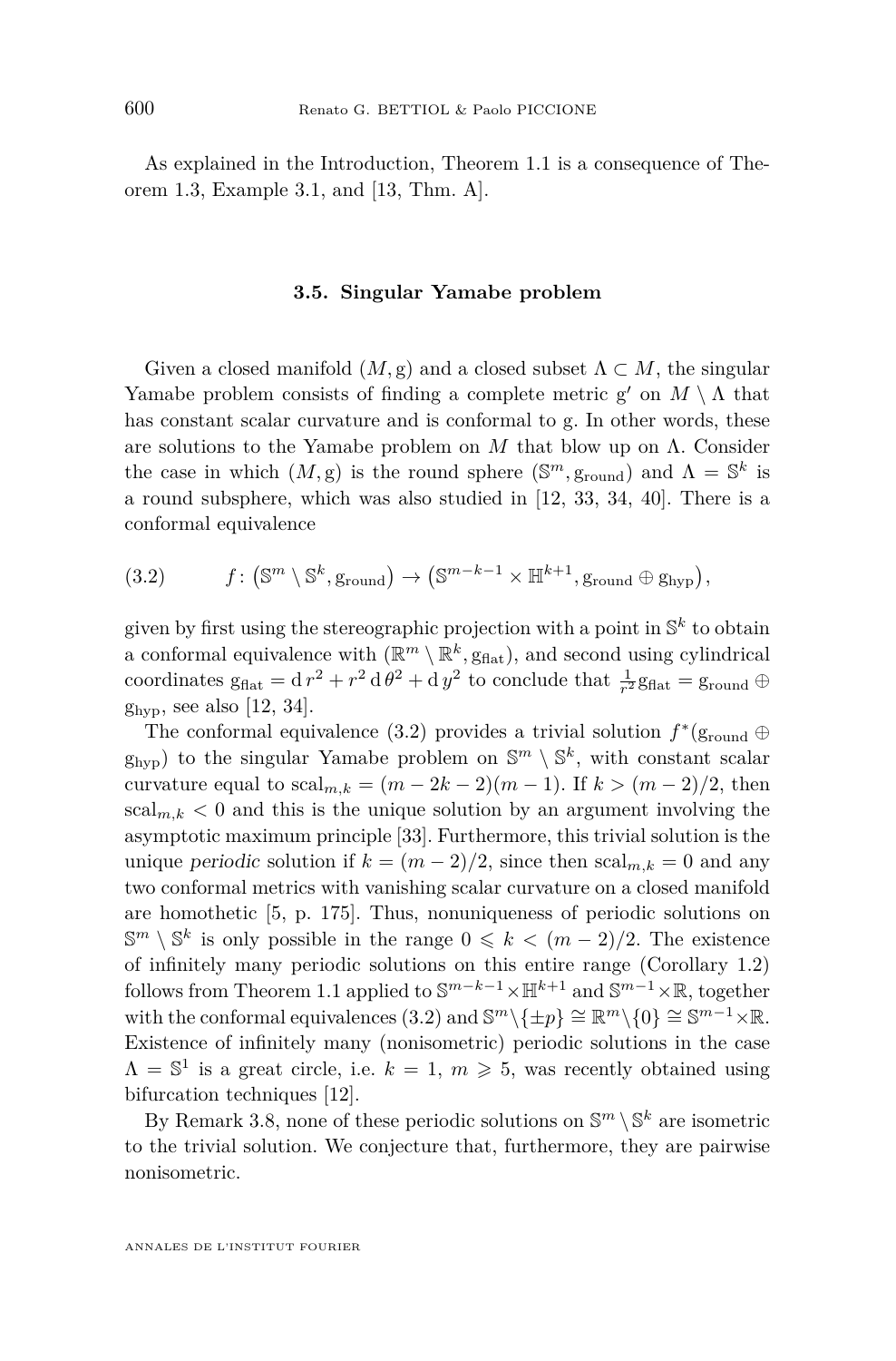#### <span id="page-13-0"></span>**4. Multiplicity of solutions via collapse of flat manifolds**

In this section, we employ another method to obtain multiplicity of solutions to the Yamabe problem on noncompact product manifolds using bifurcation theory. This technique provides further information on the local structure of the space of solutions, and has been previously applied to the Yamabe problem in [\[10,](#page-19-4) [11,](#page-19-5) [12,](#page-19-2) [37\]](#page-21-1).

#### **4.1. Flat manifolds**

Let  $(F, h)$  be a closed flat manifold. It is well-known that  $(F, h)$  is isometric to the orbit space  $\mathbb{R}^d/\pi$  of a free isometric action on  $\mathbb{R}^d$  of a discrete cocompact group  $\pi$ , the fundamental group of *F*. Often, such groups are called Bieberbach groups, and, accordingly, *F* is called a Bieberbach manifold. In what follows, for the convenience of the reader, we provide an overview of basic facts regarding such groups and manifolds; for more details see [\[9,](#page-19-11) [15,](#page-20-19) [18,](#page-20-20) [42,](#page-21-8) [44\]](#page-21-9).

Let  $\text{Aff}(\mathbb{R}^d) = \text{GL}(d) \ltimes \mathbb{R}^d$  be the group of affine transformations of  $\mathbb{R}^d$ , and  $\text{Iso}(\mathbb{R}^d) = \text{O}(d) \ltimes \mathbb{R}^d$  be the subgroup of rigid motions. Elements of  $\text{Aff}(\mathbb{R}^d)$  and  $\text{Iso}(\mathbb{R}^d)$  are denoted by  $(A, v)$ , with  $A \in \text{GL}(d)$  or  $\text{O}(d)$  and  $v \in \mathbb{R}^d$ ; the group operation is  $(A, v)(B, w) = (AB, Aw + v)$ . The natural action of these groups on  $\mathbb{R}^d$  is given by  $(A, v) \cdot w = Aw + v$ . We denote by

$$
\mathfrak{r}\colon \operatorname{Aff}(\mathbb{R}^d)\longrightarrow \operatorname{\mathsf{GL}}(d),\quad \mathfrak{r}(A,v)=A,
$$

the projection homomorphism. Furthermore, given a subgroup  $\pi \subset \text{Iso}(\mathbb{R}^d)$ , we denote by  $t(\pi)$  the normal subgroup of pure translations in  $\pi$ , defined as:

$$
\mathfrak{t}(\pi)=\pi\cap\ker(\mathfrak{r}).
$$

Note that there is a short exact sequence

(4.1) 
$$
1 \longrightarrow \mathfrak{t}(\pi) \longrightarrow \pi \longrightarrow \mathfrak{r}(\pi) \longrightarrow 1.
$$

A discrete subgroup  $\pi \subset \text{Iso}(\mathbb{R}^d)$  is called *crystallographic* if it has compact fundamental domain in  $\mathbb{R}^d$ , so that  $\mathbb{R}^d/\pi$  is a compact flat orbifold. A crystallographic group  $\pi$  acts freely in  $\mathbb{R}^d$  if and only if it is torsion-free, in which case  $\mathbb{R}^d/\pi$  is a closed flat manifold, and  $\pi$  is called a Bieberbach group.

The most important facts about such groups are summarized by the following results of Bieberbach, which provided an answer to Hilbert's 18th problem:

TOME 68 (2018), FASCICULE 2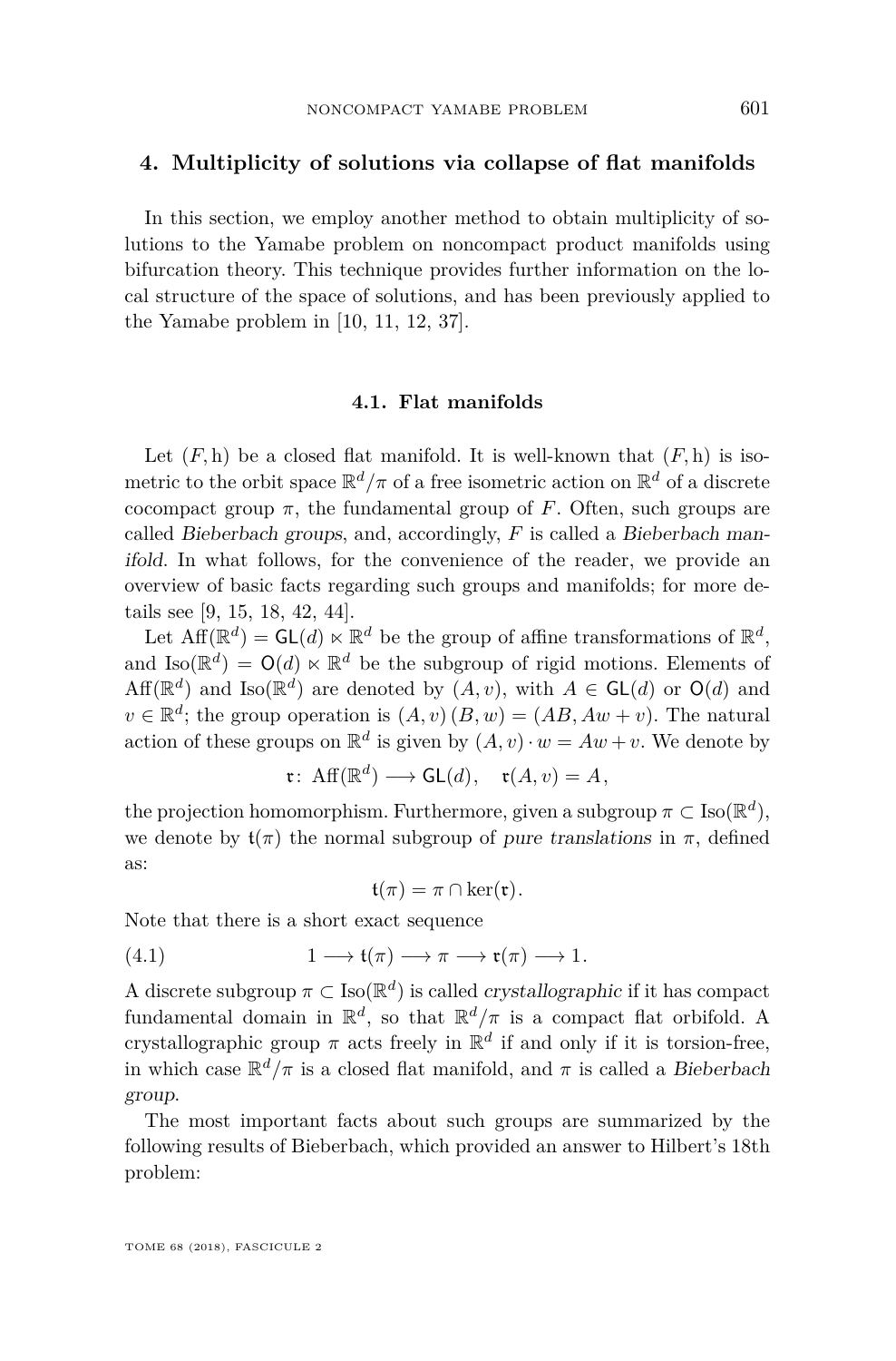BIEBERBACH THEOREMS (ALGEBRAIC VERSION). - The following hold:

- I. If  $\pi \subset \text{Iso}(\mathbb{R}^d)$  is a crystallographic group, then  $\mathfrak{r}(\pi)$  is finite and  $\mathfrak{t}(\pi)$  is a lattice that spans  $\mathbb{R}^d$ .
- II. Let  $\pi, \pi' \subset \text{Iso}(\mathbb{R}^d)$  be crystallographic subgroups. If there exists an isomorphism  $f: \pi \to \pi'$ , then *f* is a conjugation in Aff( $\mathbb{R}^d$ ), i.e. there exists  $\alpha \in \text{Aff}(\mathbb{R}^d)$  such that  $f(\beta) = \alpha \beta \alpha^{-1}$  for all  $\beta \in \pi$ .
- III. For all *d*, there are only finitely many isomorphism classes of crystallographic subgroups of  $\text{Iso}(\mathbb{R}^d)$ .

The geometric interpretation of these statements in terms of Bieberbach manifolds  $F = \mathbb{R}^d / \pi$  is as follows:

BIEBERBACH THEOREMS (GEOMETRIC VERSION). — The following hold:

- I. If  $(F, h)$  is a closed flat manifold with dim  $F = d$ , then  $(F, h)$  is covered by a flat torus of dimension *d*, and the covering map is a local isometry.
- II. If  $F$  and  $F'$  are closed flat manifolds of the same dimension with isomorphic fundamental groups, then  $F$  and  $F'$  are affinely equivalent.
- III. For all *d*, there are only finitely many affine equivalence classes of closed flat manifolds of dimension *d*.

The torus covering  $F = \mathbb{R}^d / \pi$  is given by  $T^d = \mathbb{R}^d / \mathfrak{t}(\pi)$ , and  $\mathfrak{r}(\pi) \subset$  $O(d)$  is the holonomy group of  $(F, h)$ . Since the holonomy of a Riemannian manifold depends only on its affine structure, it follows that any two flat metrics on a closed manifold *F* have isomorphic holonomy groups.

#### **4.2. Moduli space of flat metrics**

The moduli space  $\mathcal{M}_{\text{flat}}(F)$  of flat metrics on a closed manifold  $F = \mathbb{R}^d / \pi$ can be determined from the algebraic data in  $\pi$ , see [\[9,](#page-19-11) [44\]](#page-21-9) for details.

In what follows, given groups  $H \subset G$ , we denote by  $N_G(H)$  and  $Z_G(H)$ the normalizer and centralizer of *H* in *G*, respectively.

<span id="page-14-0"></span>LEMMA 4.1. — Two compact flat *d*-manifolds  $F = \mathbb{R}^d / \pi$  and  $F' =$  $\mathbb{R}^d/\pi'$  are isometric if and only if there is  $(B, w) \in \text{Iso}(\mathbb{R}^d)$  such that  $(B, w) \pi (B, w)^{-1} = \pi'$ . Moreover, if  $\pi, \pi' \subset \text{Iso}(\mathbb{R}^d)$  are isomorphic Bieberbach groups, i.e.  $(A, v) \pi (A, v)^{-1} = \pi'$  for some  $(A, v) \in Aff(\mathbb{R}^d)$ , then  $F = \mathbb{R}^d/\pi$  and  $F' = \mathbb{R}^d/\pi'$  are isometric if and only if  $A = BC$ , with  $B \in \mathsf{O}(d)$  and  $C \in \mathcal{N}_{\pi} := \mathfrak{r}(\mathrm{N}_{\mathrm{Aff}(\mathbb{R}^d)}(\pi)) \subset \mathsf{GL}(d,\mathbb{R})$ .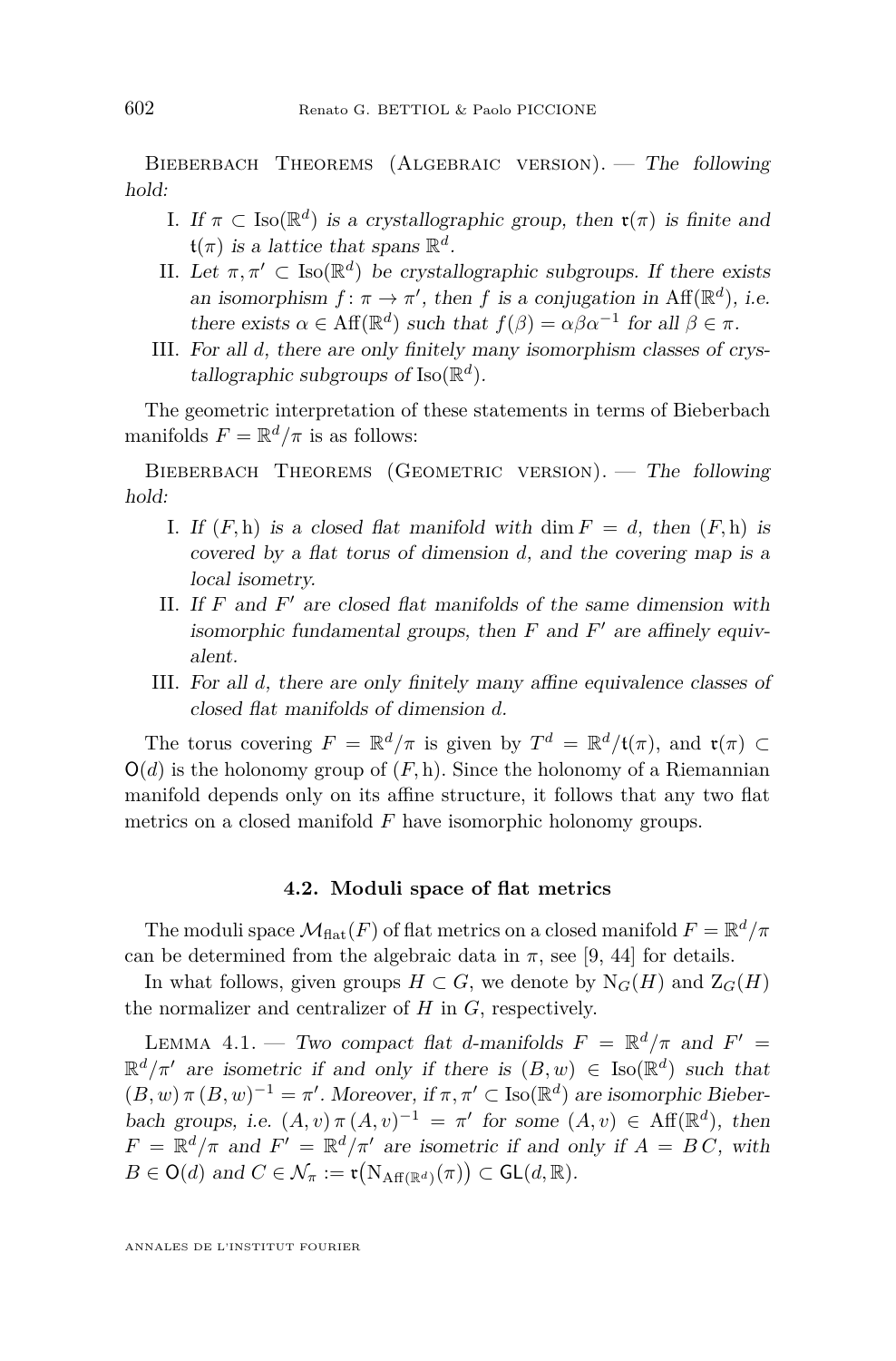Proof. — The first statement follows from lifting an isometry between *F* and *F*<sup>'</sup> to an isometry of  $\mathbb{R}^d$ . Thus, if  $\pi$  and  $\pi'$  are isomorphic, then *F* and *F*' are isometric if and only if there exists  $(B, w) \in \text{Iso}(\mathbb{R}^d)$  such that  $(B, w) \pi (B, w)^{-1} = (A, v) \pi (A, v)^{-1}$ , i.e.  $(C, z) := (B, w)^{-1}(A, v) \in$  $N_{\text{Aff}(\mathbb{R}^d)}(\pi)$ . If *F* and *F*' are isometric, then clearly  $A = B C$ , with  $B \in O(d)$ and  $C \in \mathcal{N}_{\pi}$ . Conversely, assume  $A = BC$ , with  $B \in O(d)$  and  $C \in \mathcal{N}_{\pi}$ . By definition, there exists  $z \in \mathbb{R}^d$  such that  $(C, z) \in N_{\text{Aff}(\mathbb{R}^d)}(\pi)$ . Set  $w =$ *v*−*Bz*, so that  $(A, v) = (B, w) (C, z)$ . Clearly,  $(B, w)^{-1}(A, v) \in N_{\text{Aff}(\mathbb{R}^d)}(\pi)$ , so  $F$  and  $F'$  are isometric.

We associate to each closed flat manifold  $F = \mathbb{R}^d / \pi$  the closed cone

(4.2) 
$$
\mathcal{C}_F := \left\{ A \in \mathsf{GL}(d, \mathbb{R}) : A B A^{-1} \in \mathsf{O}(d) \text{ for all } B \in \mathfrak{r}(\pi) \right\} = \left\{ A \in \mathsf{GL}(d, \mathbb{R}) : A^{\mathsf{t}} A \in \mathsf{Z}_{\mathsf{GL}(d, \mathbb{R})}(\mathfrak{r}(\pi)) \right\},
$$

where  $A^t$  is the transpose of A. It is easy to verify that  $\mathcal{C}_F$  contains  $N_{\mathsf{GL}(d,\mathbb{R})}(\mathfrak{r}(\pi))$ , and if  $A \in \mathcal{C}_F$ , then  $(A^t)^{-1} \in \mathcal{C}_F$ . Moreover, left-multiplication defines an  $O(d)$ -action on  $\mathcal{C}_F$ , and right-multiplication defines a  $N_{\mathsf{GL}(d,\mathbb{R})}(\mathfrak{r}(\pi))$ -action on  $\mathcal{C}_F$ .

Given a Bieberbach group  $\pi \subset \text{Iso}(\mathbb{R}^d)$ , denote by  $h_{\pi}$  the flat metric on  $F = \mathbb{R}^d / \pi$  for which the covering map  $\mathbb{R}^d \to \mathbb{R}^d / \pi$  is Riemannian, i.e. a local isometry. The following characterization of the moduli space  $\mathcal{M}_{\text{flat}}(F)$ can be found in [\[9,](#page-19-11) [44\]](#page-21-9).

PROPOSITION 4.2. — For any flat metric h on *F*, there exists  $A \in \mathcal{C}_F$ and  $v \in \mathbb{R}^d$  such that h is isometric to  $h_{\pi'}$ , where  $\pi' = (A, v) \pi (A, v)^{-1} \subset$ Iso( $\mathbb{R}^d$ ). Furthermore,  $h_{\pi}$  is isometric to  $h_{\pi'}$  if and only if  $A = B C$ , with  $B \in \mathsf{O}(d)$  and  $C \in \mathcal{N}_{\pi}$ . Thus, the moduli space of flat metrics on *F* is the double coset space  $\mathcal{M}_{\text{flat}}(F) \cong O(d) \backslash \mathcal{C}_F / \mathcal{N}_{\pi}$ .

Proof. — The flat metric h must be of the form  $h_{\pi'}$  for some Bieberbach group  $\pi' \subset \text{Iso}(\mathbb{R}^d)$ . Since  $\mathbb{R}^d/\pi$  and  $\mathbb{R}^d/\pi'$  are both diffeomorphic to *F*,  $\pi$ and  $\pi'$  must be isomorphic. By the Bieberbach Theorems II, there exists  $A \in \mathcal{C}_F$  and  $v \in \mathbb{R}^d$  such that  $\pi' = (A, v) \pi (A, v)^{-1}$ . By Lemma [4.1,](#page-14-0) the metrics  $h_{\pi}$  and  $h_{\pi'}$  are isometric if and only if  $A = BC$ , with  $B \in O(d)$ and  $C \in \mathcal{N}_{\pi}$ , concluding the proof.

#### **4.3. Collapse of flat manifolds**

Given a Bieberbach group  $\pi \subset \text{Iso}(\mathbb{R}^d)$ ,  $A \in \mathcal{C}_F$  and  $v \in \mathbb{R}^d$ , if  $\pi' =$  $(A, v) \pi (A, v)^{-1}$ , then clearly  $Vol(F, h_{\pi}) = det(A) Vol(F, h_{\pi})$ . We exploit this fact together with the above facts about  $\mathcal{M}_{\text{flat}}(F)$  to show that every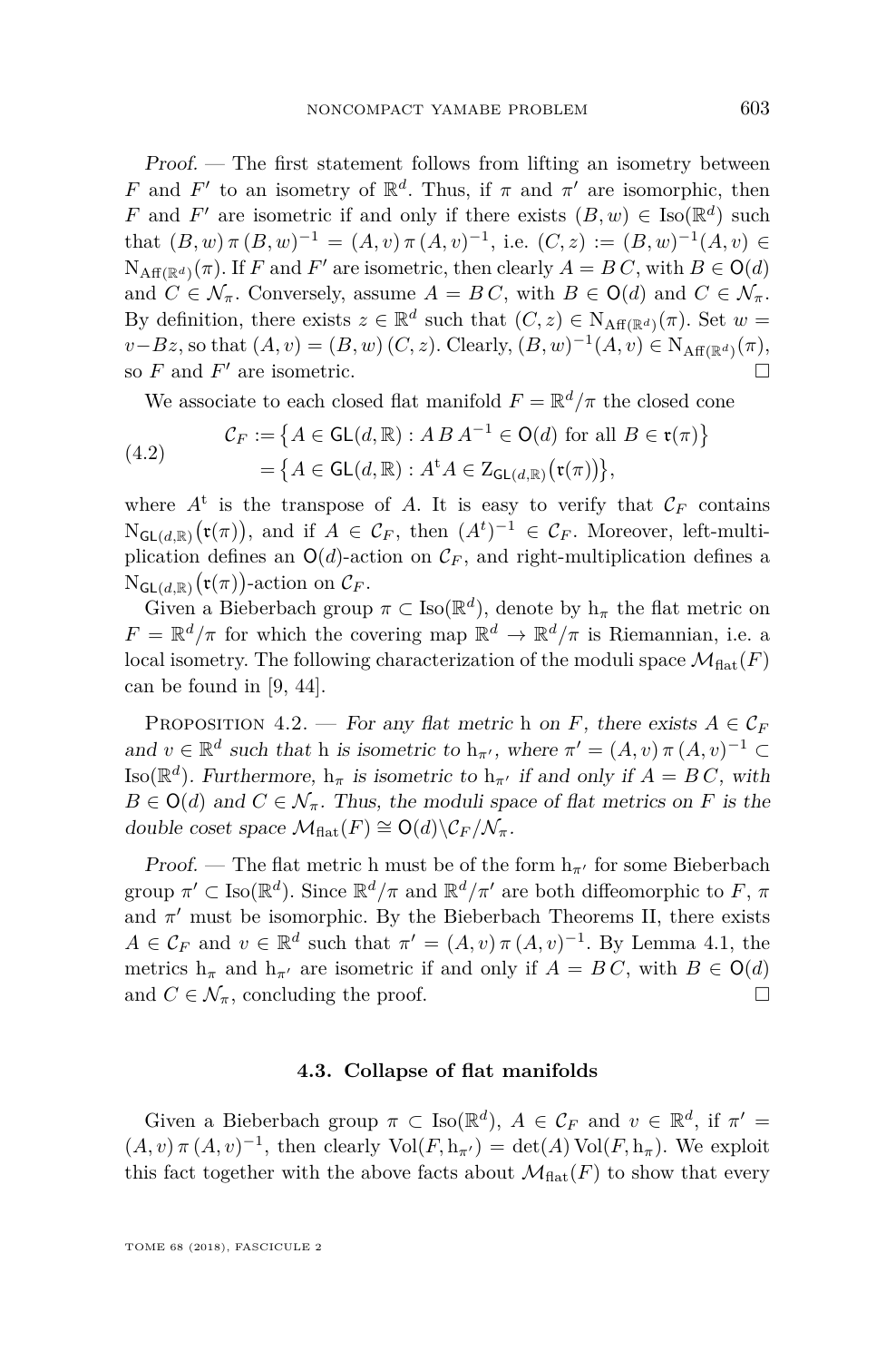closed flat manifold (of dimension  $\geq 2$ ) admits a 1-parameter family of collapsing flat metrics; which implies it can be *squeezed* just as the square torus  $\mathbb{R}^2/\mathbb{Z}^2 \cong \mathbb{S}^1(1) \times \mathbb{S}^1(1)$  can be squeezed through the family of flat tori  $\mathbb{S}^{1}(t) \times \mathbb{S}^{1}(1/t), t > 0.$ 

<span id="page-16-0"></span>Proposition 4.3. — Any closed flat manifold (*F,* h) admits a realanalytic family  $h_t$  of flat metrics with  $h_1 = h$ ,  $Vol(F, h_t) = Vol(F, h)$ , and diam( $F$ ,  $h$ <sub>t</sub>)  $\nearrow +\infty$  as  $t \searrow 0$ .

Proof. — By a result of Hiss and Szczepański [\[27\]](#page-20-10), the holonomy representation of any closed flat manifold  $F = \mathbb{R}^d / \pi$  is reducible. Let  $E \subset \mathbb{R}^d$  be a nontrivial invariant subspace and let  $E^{\perp}$  be its orthogonal complement, which is also invariant as the representation is orthogonal. Denote by *P* and  $P^{\perp}$  the orthogonal projections of  $\mathbb{R}^d$  onto *E* and  $E^{\perp}$  respectively. It is easy to see that, for all  $t > 0$ , the linear maps

(4.3) 
$$
A_t := t^{\dim E - d} \cdot P + t^{\dim E} \cdot P^{\perp} \in \mathsf{GL}(d, \mathbb{R})
$$

satisfy  $A_t \in \mathcal{C}_F$  and  $\det(A_t) = 1$ . Thus, the metrics  $h_t := h_{\pi_t}$  where  $\pi_t = (A_t, 0) \pi (A_t, 0)^{-1}$ , i.e. the metrics  $h_t \in \mathcal{M}_{\text{flat}}(F)$  corresponding to the double coset of  $A_t$ , have fixed volume and arbitrarily large diameter as  $t \searrow 0$  (or  $t \nearrow +\infty$ ).

#### **4.4. Eigenvalues of the Laplacian**

All nonzero eigenvalues  $\lambda_i(F, h_t)$  of the Laplacian of the above collapsing family  $(F, h_t)$  of flat manifolds are nonconstant real-analytic functions of *t*. Indeed, there is a Riemannian covering  $\mathbb{R}^d / \mathfrak{t}(\pi_t) \to \mathbb{R}^d / \pi_t$ , where  $\mathfrak{t}(\pi_t) = A_t(\mathfrak{t}(\pi))$ , and the spectrum of  $\Delta_{h_t}$  is contained in the spectrum of the Laplacian of the flat torus  $\mathbb{R}^d/\mathfrak{t}(\pi_t)$ . The dual lattice to  $\mathfrak{t}(\pi_t)$  is given by  $\mathfrak{t}(\pi_t)^* = ((A_t)^t)^{-1}(\mathfrak{t}(\pi)^*)$ , and by [\[7,](#page-19-12) p. 146] the eigenvalues of the Laplacian of  $\mathbb{R}^d / \mathfrak{t}(\pi_t)$  are  $4\pi ||x||^2$ , with  $x \in \mathfrak{t}(\pi_t)^*$ , which are nonconstant polynomials in  $t$  and  $\frac{1}{t}$ , proving the above claim.

<span id="page-16-2"></span>PROPOSITION 4.4. — For any closed flat manifold *F* and all  $\varepsilon > 0$  and  $j \in \mathbb{N}$ , there exists a unit volume flat metric h on *F* such that  $\lambda_j(F, h) < \varepsilon$ .

Proof. — By a classical estimate of Cheng [\[19,](#page-20-21) Cor. 2.2], since (*F,* h) has  $Ric \geq 0$  and dim  $F = d$ , then

<span id="page-16-1"></span>(4.4) 
$$
\lambda_j(F, h) \leq 2j^2 \frac{d(d+4)}{\text{diam}(F, h)^2}.
$$

By Proposition [4.3,](#page-16-0) there are unit volume flat metrics h on *F* for which the right-hand side of the above is arbitrarily small, concluding the proof.  $\Box$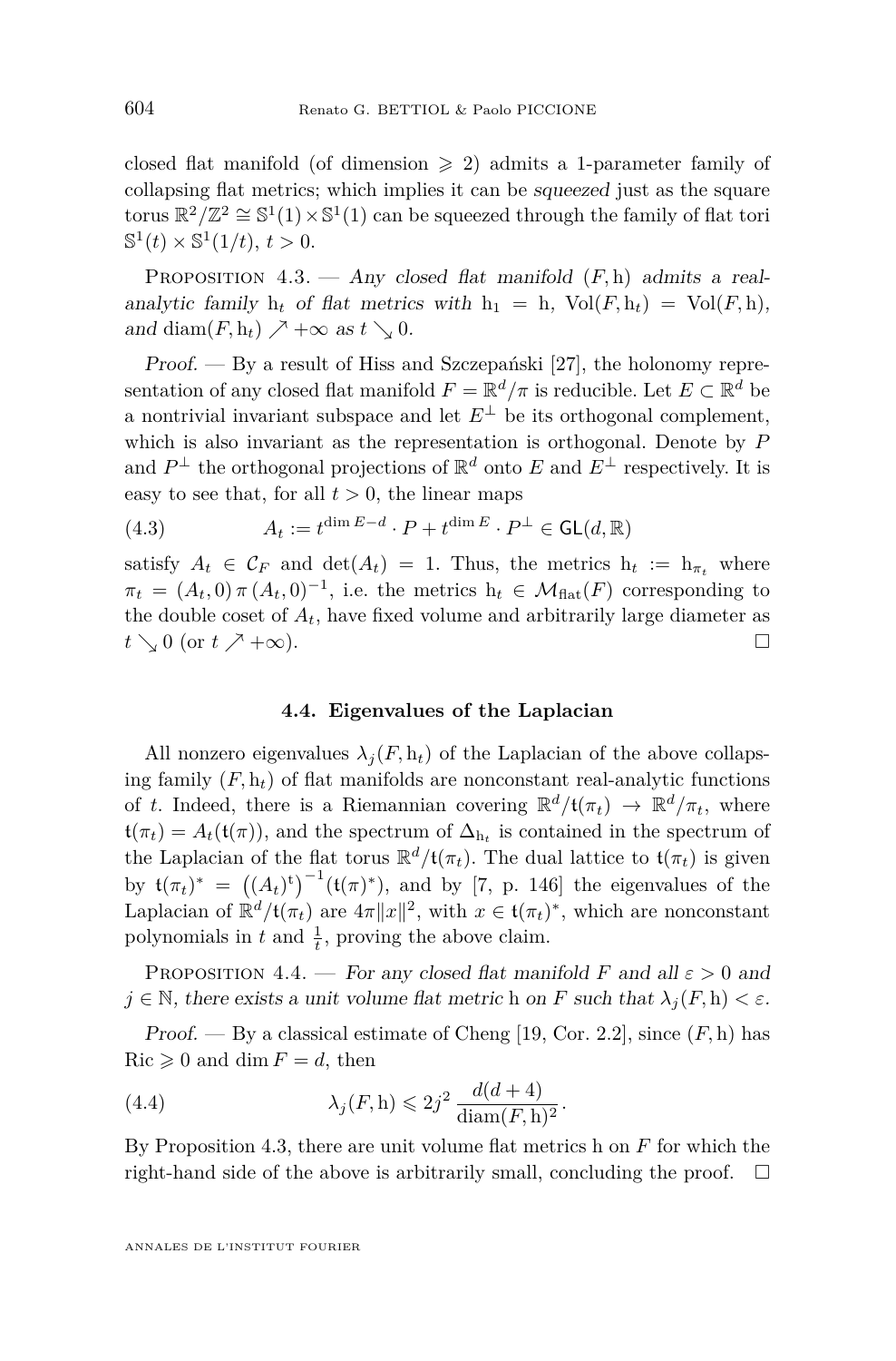#### **4.5. Bifurcation of solutions**

Let *M* be a closed manifold and  $g_t$  be a 1-parameter family of unit volume constant scalar curvature metrics on  $M$ . We say that  $t_*$  is a bifurcation instant for  $g_t$  if there exist sequences  $\{t_q\}_{q \in \mathbb{N}}$  converging to  $t_*$  and  $\{\phi_q\}_{q \in \mathbb{N}}$ of smooth nonconstant positive functions on *M* such that:

- (1)  $\phi_q \to 1$  in the  $C^{2,\alpha}$ -topology;
- (2)  $g_q := \phi_q \cdot g_{t_q}$  is a unit volume constant scalar curvature metric on *M*.

Applying standard variational bifurcation results to the Hilbert–Einstein functional on conformal classes of metrics, one obtains the following criterion for bifurcation of solutions to the Yamabe problem, see e.g. [\[31\]](#page-20-9).

<span id="page-17-0"></span>THEOREM 4.5. — Let *M* be a closed manifold of dimension  $n \geq 3$  with a 1-parameter family g*<sup>t</sup>* of unit volume metrics with constant scalar curvature  $\text{scal}_{g_t}$ . Let  $\mathfrak{i}(M,g_t)$  be the number of eigenvalues of  $\Delta_{g_t}$ , counted with multiplicity, that are  $\langle \frac{\text{scal}_{g_t}}{n-1} \rangle$ . Assume that:

(1)  $\frac{\mathrm{scal}_{\mathrm{gt}}}{n-1}$  ∉ Spec( $\Delta_{\mathrm{gt}}$ ) \ {0} for all  $t \neq t_*$ ;

 $(2)$  i $(M, g_{t_*-\varepsilon}) \neq i(M, g_{t_*+\varepsilon})$  for some small  $\varepsilon > 0$ .

Then  $t_*$  is a bifurcation instant for the family  $g_t$ .

A discussion on the convergence of bifurcating branches of constant scalar curvature metrics  $\phi_q \to 1$  can be found in [\[37,](#page-21-1) Sec. 3]. As a consequence of Theorem [4.5,](#page-17-0) we have the following criterion for bifurcation of products with flat manifolds:

<span id="page-17-1"></span>COROLLARY  $4.6.$  — Let  $(M, g)$  be a closed unit volume Riemannian manifold with positive constant scalar curvature  $\text{scal}_{\varepsilon}$ . Let *F* be a closed flat manifold and  $h_t$ ,  $t \in [t_* - \varepsilon, t_* + \varepsilon]$ , be a 1-parameter family of flat unit volume metrics on *F*. Set

<span id="page-17-3"></span>(4.5)  
\n
$$
\mathbf{i}_t := \# \left\{ (j_1, j_2) : j_1, j_2 \geq 0, \ \lambda_{j_1}(M, g) + \lambda_{j_2}(F, h_t) < \frac{\mathrm{scal}_g}{\dim M + \dim F - 1} \right\},\
$$

and assume:

<span id="page-17-2"></span>(1) for all  $t \neq t_*$  and all  $0 \leq j \leq i(M, g) - 1$ ,

(4.6) 
$$
\frac{\mathrm{scal}_{g}}{\dim M + \dim F - 1} - \lambda_j(M, g) \notin \mathrm{Spec}(\Delta_{h_t});
$$

(2)  $i_{t_*-\varepsilon} \neq i_{t_*+\varepsilon}$  for some small  $\varepsilon > 0$ .

Then  $t_*$  is a bifurcation instant for the family of metrics  $g \oplus h_t$  on  $M \times F$ .

TOME 68 (2018), FASCICULE 2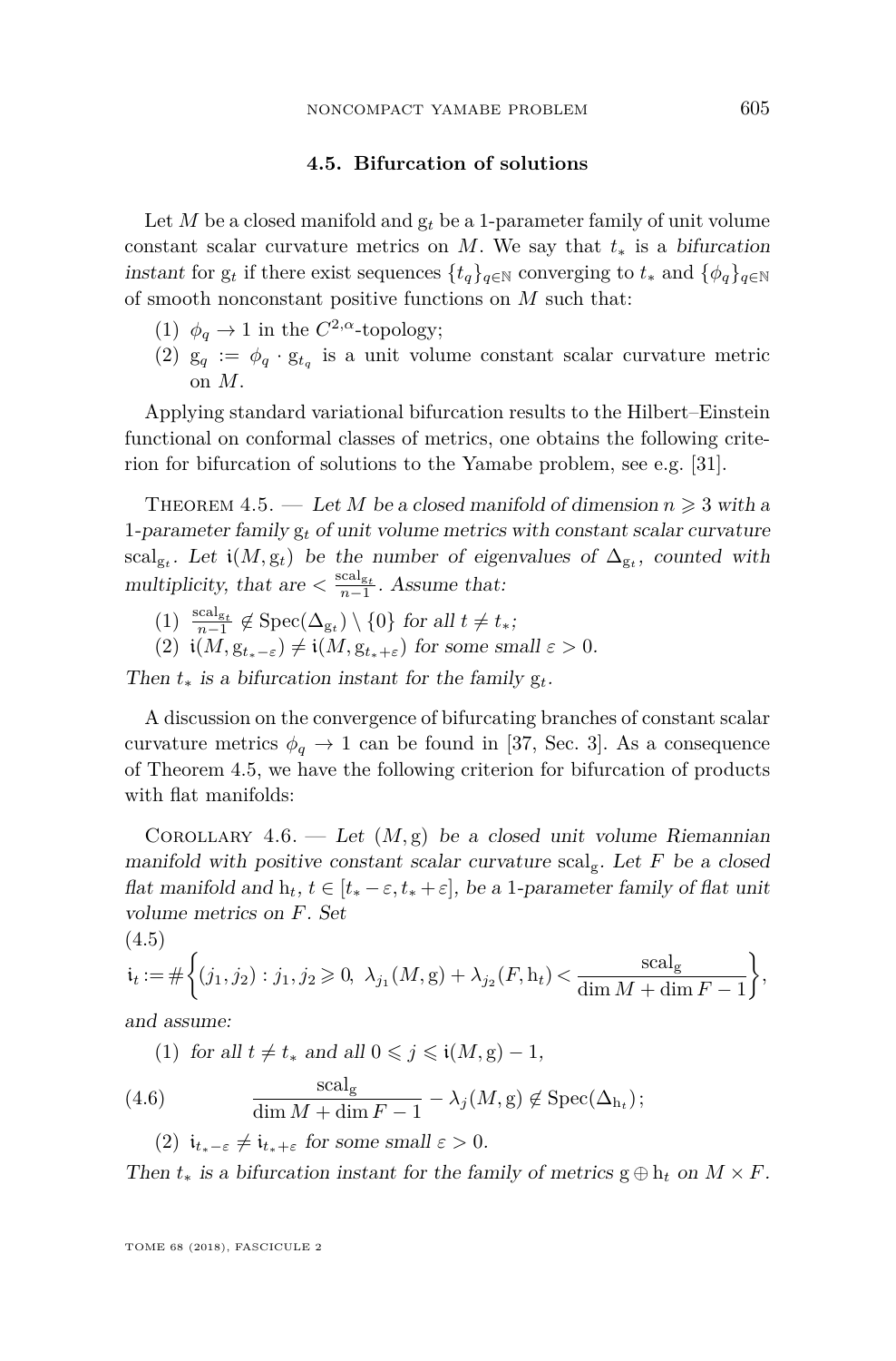Remark 4.7. — Note that the bifurcating branch in Corollary [4.6](#page-17-1) issuing from the family of product metrics  $g \oplus h_t$  does not contain any other product metrics. Indeed, two product metrics are conformal if and only if they are homothetic.

We are now ready to establish the bifurcation result for the Yamabe problem on closed product manifolds  $M \times F$ , which lies at the core of the multiplicity result for  $M \times \mathbb{R}^d$  in Theorem [1.4.](#page-4-0)

<span id="page-18-1"></span>THEOREM  $4.8.$  — Let  $(F, h)$  be a closed flat manifold with unit volume. There exists a real-analytic family  $h_t$ ,  $t \in (0, +\infty)$ , of unit volume flat metrics on *F*, with  $h_1 = h$ , such that, if  $(M, g)$  is a unit volume closed Riemannian manifold with constant positive scalar curvature, there is a discrete countable set of bifurcation instants for the family of metrics  $g \oplus h_t$ on  $M \times F$ .

Proof. — The desired sequence of bifurcation instants is obtained by repeatedly applying Corollary [4.6.](#page-17-1) Let h*<sup>t</sup>* be the family of metrics on *F* given by Proposition [4.3.](#page-16-0)

First, we claim that for all  $\rho > 0$ , the only possible accumulation points of

$$
\mathcal{D}_{\varrho} = \left\{ t \in (0, +\infty) : \varrho \in \text{Spec} \left( \Delta_{\mathbf{g} \oplus \mathbf{h}_t} \right) \right\}
$$

are 0 and  $+\infty$ . Indeed, the spectrum Spec  $(\Delta_{g \oplus h_t})$  is the set of eigenvalues

$$
\lambda_{j_1}(M, g) + \lambda_{j_2}(F, h_t), \quad j_1, j_2 \geq 0,
$$

and the functions  $t \mapsto \lambda_j(F, h_t)$  are polynomials in  $t$  and  $\frac{1}{t}$ . Thus, for all fixed  $\varrho$ ,  $j_1$ , and  $j_2$ , the set of *t*'s for which  $\lambda_{j_1}(M,g) + \lambda_{j_2}(F, h_t) = \varrho$ is finite. Moreover, for each compact interval  $[a, b] \subset (0, +\infty)$ , there are only finitely many pairs  $(j_1, j_2)$  such that  $\lambda_{j_1}(M, g) + \lambda_{j_2}(F, h_t) = \varrho$  for some  $t \in [a, b]$ . Therefore,  $\mathcal{D}_{\varrho} \cap [a, b]$  is finite, proving the claim. Setting  $\rho = \frac{\text{scal}_g}{\dim M + \dim F - 1}$ , it follows that [\(4.6\)](#page-17-2) in assumption (a) of Corollary [4.6](#page-17-1) holds for all  $t \in (0, +\infty)$  outside a locally finite set.

Second, we claim that  $i_t \nearrow +\infty$  as  $t \searrow 0$ , where  $i_t$  is defined in [\(4.5\)](#page-17-3). Setting

$$
N_0 := \max\bigg\{j \geqslant 0 : \lambda_j(M,\mathbf{g}) < \frac{\mathrm{scal}_\mathbf{g}}{\dim M + \dim F - 1}\bigg\},
$$

it is easy to see that

<span id="page-18-0"></span>(4.7) 
$$
\mathfrak{i}_t \geq \#\left\{j \geqslant 0: \lambda_j(F, \mathfrak{h}_t) < \frac{\mathrm{scal_g}}{\dim M + \dim F - 1} - \lambda_{N_0}(M, g)\right\}.
$$

ANNALES DE L'INSTITUT FOURIER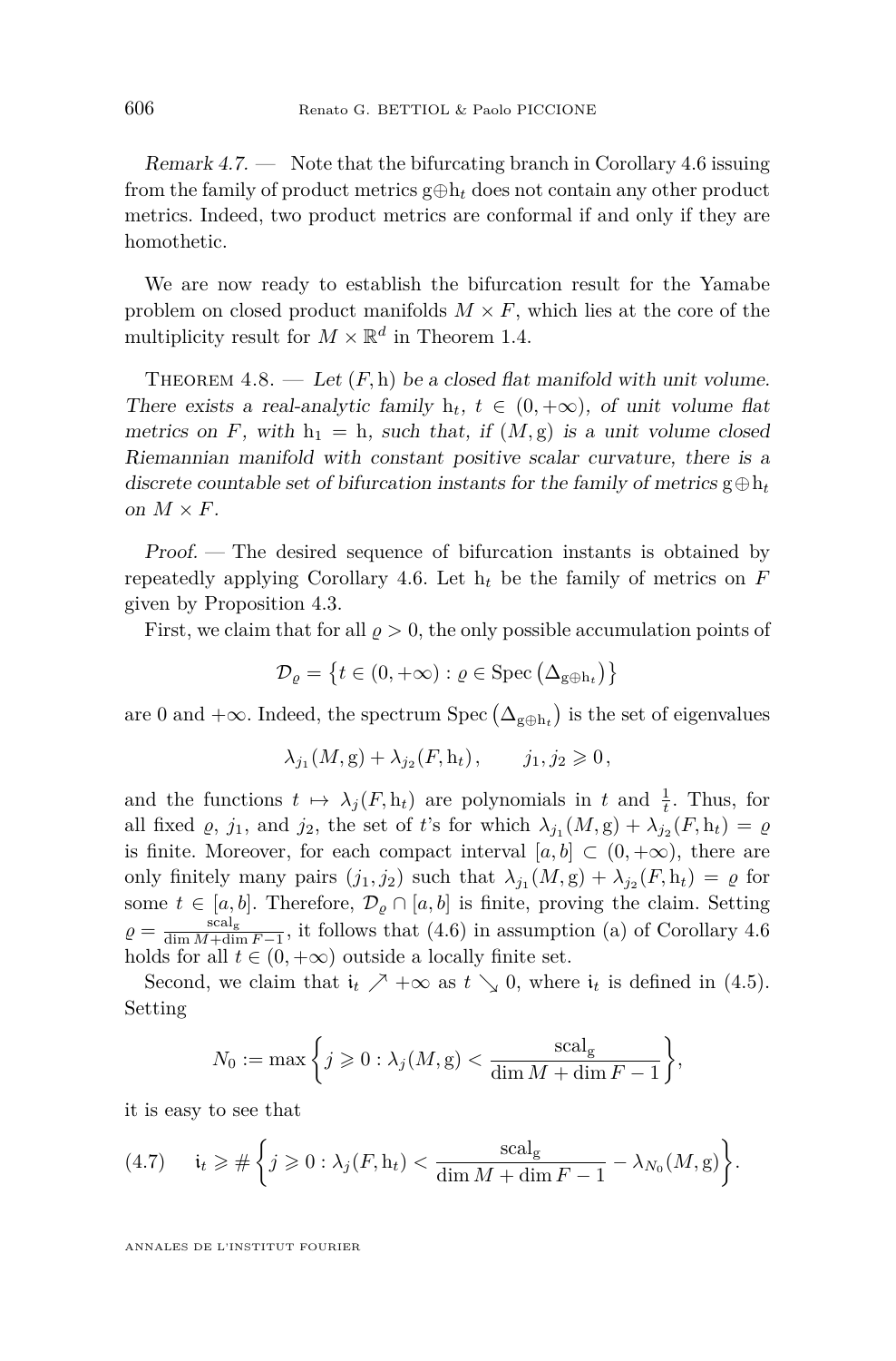Since diam( $F$ ,  $h$ <sub>t</sub>) becomes arbitrarily large as  $t \searrow 0$ , we also have that

$$
\lim_{t \searrow 0} \text{diam}\left(M \times F, \mathbf{g} \oplus \mathbf{h}_t\right) = \lim_{t \searrow 0} \sqrt{\text{diam}(M, \mathbf{g})^2 + \text{diam}(F, \mathbf{h}_t)^2} = +\infty.
$$

Thus, by Cheng's eigenvalue estimate  $(4.4)$ , see Proposition [4.4,](#page-16-2) we find that the right-hand side of [\(4.7\)](#page-18-0) becomes unbounded as  $t \searrow 0$ .

Therefore, Corollary [4.6](#page-17-1) can be applied to an infinite sequence of sufficiently small  $t_* \in (0, +\infty)$ , yielding the desired sequence of bifurcation instants.

Finally, Theorem [1.4](#page-4-0) in the Introduction follows from Theorem [4.8](#page-18-1) applied to the closed manifold  $M \times F$ , where  $F = \mathbb{R}^d / \pi$ , which can be assumed to have unit volume by to rescaling. Note that the pull-back to  $M \times \mathbb{R}^d$ of metrics on  $M \times F$  with constant scalar curvature that are conformal to  $\text{sg} \oplus \text{h}_t$  are  $\pi$ -periodic solutions to the Yamabe problem on  $(M \times \mathbb{R}^d, \text{ g} \oplus \text{g}_{\text{flat}})$ .

#### BIBLIOGRAPHY

- <span id="page-19-1"></span>[1] K. Akutagawa, L. A. Florit & J. Petean, "On Yamabe constants of Riemannian products", Commun. Anal. Geom. **15** (2007), no. 5, p. 947-969.
- <span id="page-19-10"></span>[2] K. Akutagawa & A. Neves, "3-manifolds with Yamabe invariant greater than that of RP3", J. Differ. Geom. **75** (2007), no. 3, p. 359-386.
- <span id="page-19-7"></span>[3] T. Aubin, "Équations différentielles non linéaires et problème de Yamabe concernant la courbure scalaire", J. Math. Pures Appl. **55** (1976), no. 3, p. 269-296.
- <span id="page-19-9"></span>[4] ———, "The scalar curvature", in Differential geometry and relativity, Mathematical Physics and Applied Mathematics, vol. 3, Reidel, 1976, p. 5-18.
- <span id="page-19-6"></span>[5] ——— , Some nonlinear problems in Riemannian geometry, Springer Monographs in Mathematics, Springer, 1998, xviii+395 pages.
- <span id="page-19-0"></span>[6] P. Aviles & R. C. McOwen, "Conformal deformation to constant negative scalar curvature on noncompact Riemannian manifolds", J. Differ. Geom. **27** (1988), no. 2, p. 225-239.
- <span id="page-19-12"></span>[7] M. Berger, P. Gauduchon & E. Mazet, Le spectre d'une variété riemannienne, Lecture Notes in Mathematics, vol. 194, Springer, 1971, vii+251 pages.
- <span id="page-19-8"></span>[8] M. BERTI & A. MALCHIODI, "Non-compactness and multiplicity results for the Yamabe problem on *S <sup>n</sup>*", J. Funct. Anal. **180** (2001), no. 1, p. 210-241.
- <span id="page-19-11"></span>[9] R. G. BETTIOL, A. DERDZINSKI  $&$  P. PICCIONE, "Teichmüller theory and collapse of flat manifolds", to appear in Ann. Mat. Pura Appl., [http://arxiv.org/abs/1705.](http://arxiv.org/abs/1705.08431) [08431](http://arxiv.org/abs/1705.08431), 2017.
- <span id="page-19-4"></span>[10] R. G. BETTIOL & P. PICCIONE, "Bifurcation and local rigidity of homogeneous solutions to the Yamabe problem on spheres", Calc. Var. Partial Differ. Equ. **47** (2013), no. 3-4, p. 789-807.
- <span id="page-19-5"></span>[11] ——— , "Multiplicity of solutions to the Yamabe problem on collapsing Riemannian submersions", Pac. J. Math. **266** (2013), no. 1, p. 1-21.
- <span id="page-19-2"></span>[12] R. G. Bettiol, P. Piccione & B. Santoro, "Bifurcation of periodic solutions to the singular Yamabe problem on spheres", J. Differ. Geom. **103** (2016), no. 2, p. 191-205.
- <span id="page-19-3"></span>[13] A. Borel, "Compact Clifford-Klein forms of symmetric spaces", Topology **2** (1963), p. 111-122.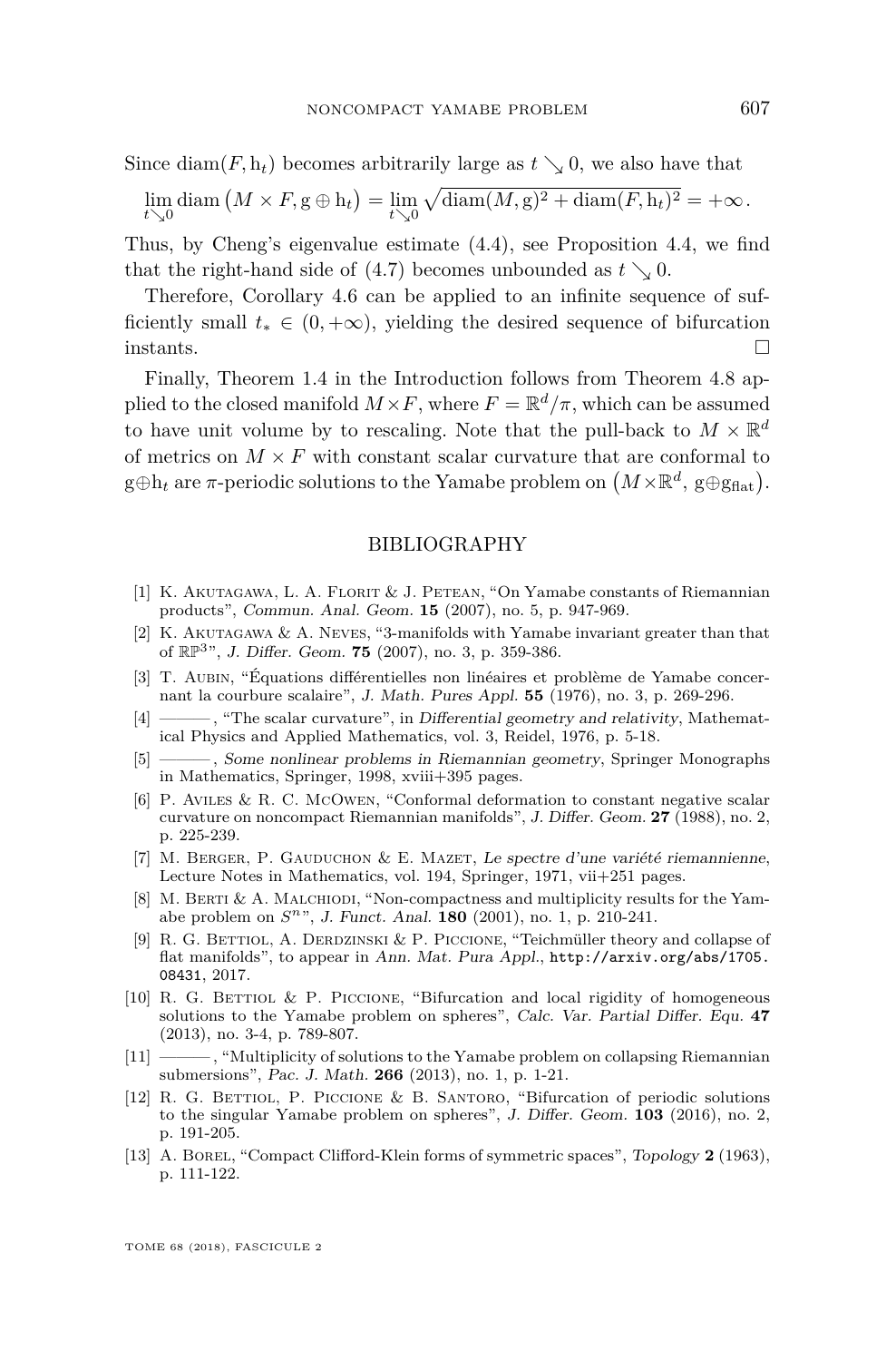- <span id="page-20-2"></span>[14] L. Brandolini, M. Rigoli & A. G. Setti, "Positive solutions of Yamabe type equations on complete manifolds and applications", J. Funct. Anal. **160** (1998), no. 1, p. 176-222.
- <span id="page-20-19"></span>[15] P. Buser, "A geometric proof of Bieberbach's theorems on crystallographic groups", Enseign. Math. **31** (1985), no. 1-2, p. 137-145.
- <span id="page-20-6"></span>[16] L. A. Caffarelli, B. Gidas & J. Spruck, "Asymptotic symmetry and local behavior of semilinear elliptic equations with critical Sobolev growth", Commun. Pure Appl. Math. **42** (1989), no. 3, p. 271-297.
- <span id="page-20-8"></span>[17] A. Carlotto, O. Chodosh & Y. A. Rubinstein, "Slowly converging Yamabe flows", Geom. Topol. **19** (2015), no. 3, p. 1523-1568.
- <span id="page-20-20"></span>[18] L. S. CHARLAP, Bieberbach groups and flat manifolds, Universitext, Springer, 1986, xiv+242 pages.
- <span id="page-20-21"></span>[19] S. Y. Cheng, "Eigenvalue comparison theorems and its geometric applications", Math. Z. **143** (1975), no. 3, p. 289-297.
- <span id="page-20-16"></span>[20] P. Deligne, "Extensions centrales non résiduellement finies de groupes arithmétiques", C. R. Acad. Sci., Paris, Sér. A **287** (1978), no. 4, p. A203-A208.
- <span id="page-20-15"></span>[21] C. Druţu & M. Sapir, "Non-linear residually finite groups", J. Algebra **284** (2005), no. 1, p. 174-178.
- <span id="page-20-13"></span>[22] J. Ferrand, "The action of conformal transformations on a Riemannian manifold", Math. Ann. **304** (1996), no. 2, p. 277-291.
- <span id="page-20-3"></span>[23] N. Grosse, "The Yamabe equation on manifolds of bounded geometry", Commun. Anal. Geom. **21** (2013), no. 5, p. 957-978.
- <span id="page-20-11"></span>[24] E. Hebey & M. Vaugon, "Meilleures constantes dans le théorème d'inclusion de Sobolev et multiplicité pour les problèmes de Nirenberg et Yamabe", Indiana Univ. Math. J. **41** (1992), no. 2, p. 377-407.
- <span id="page-20-12"></span>[25] G. Henry & J. Petean, "Isoparametric hypersurfaces and metrics of constant scalar curvature", Asian J. Math. **18** (2014), no. 1, p. 53-67.
- <span id="page-20-4"></span>[26] ——— , "On Yamabe constants of products with hyperbolic spaces", J. Geom. Anal. **25** (2015), no. 2, p. 1387-1400.
- <span id="page-20-10"></span>[27] G. HISS & A. SZCZEPAŃSKI, "On torsion free crystallographic groups", J. Pure Appl. Algebra **74** (1991), no. 1, p. 39-56.
- <span id="page-20-1"></span>[28] Z. R. Jin, "A counterexample to the Yamabe problem for complete noncompact manifolds", in Partial differential equations (Tianjin, 1986), Lecture Notes in Mathematics, vol. 1306, Springer, 1988, p. 93-101.
- <span id="page-20-7"></span>[29] O. Kobayashi, "Scalar curvature of a metric with unit volume", Math. Ann. **279** (1987), no. 2, p. 253-265.
- <span id="page-20-0"></span>[30] J. M. Lee & T. H. Parker, "The Yamabe problem", Bull. Am. Math. Soc. **17** (1987), no. 1, p. 37-91.
- <span id="page-20-9"></span>[31] L. L. DE LIMA, P. PICCIONE & M. ZEDDA, "On bifurcation of solutions of the Yamabe problem in product manifolds", Ann. Inst. Henri Poincaré, Anal. Non Linéaire **29** (2012), no. 2, p. 261-277.
- <span id="page-20-14"></span>[32] D. Long & A. W. REID, Surface subgroups and subgroup separability in 3-manifold topology (Rio de Janeiro, 2005), Publicações Matemáticas do IMPA, Instituto Nacional de Matemática Pura e Aplicada (IMPA), 2005, 53 pages.
- <span id="page-20-17"></span>[33] R. Mazzeo, "Regularity for the Singular Yamabe Problem", Indiana Univ. Math. J. **40** (1991), no. 4, p. 1277-1299.
- <span id="page-20-18"></span>[34] R. Mazzeo & N. Smale, "Conformally flat metrics of constant positive scalar curvature on subdomains of the sphere", J. Differ. Geom. **34** (1991), no. 3, p. 581-621.
- <span id="page-20-5"></span>[35] J. PETEAN & J. M. RUIZ, "On the Yamabe constants of  $S^2 \times \mathbb{R}^3$  and  $S^3 \times \mathbb{R}^2$ ", Differ. Geom. Appl. **31** (2013), no. 2, p. 308-319.